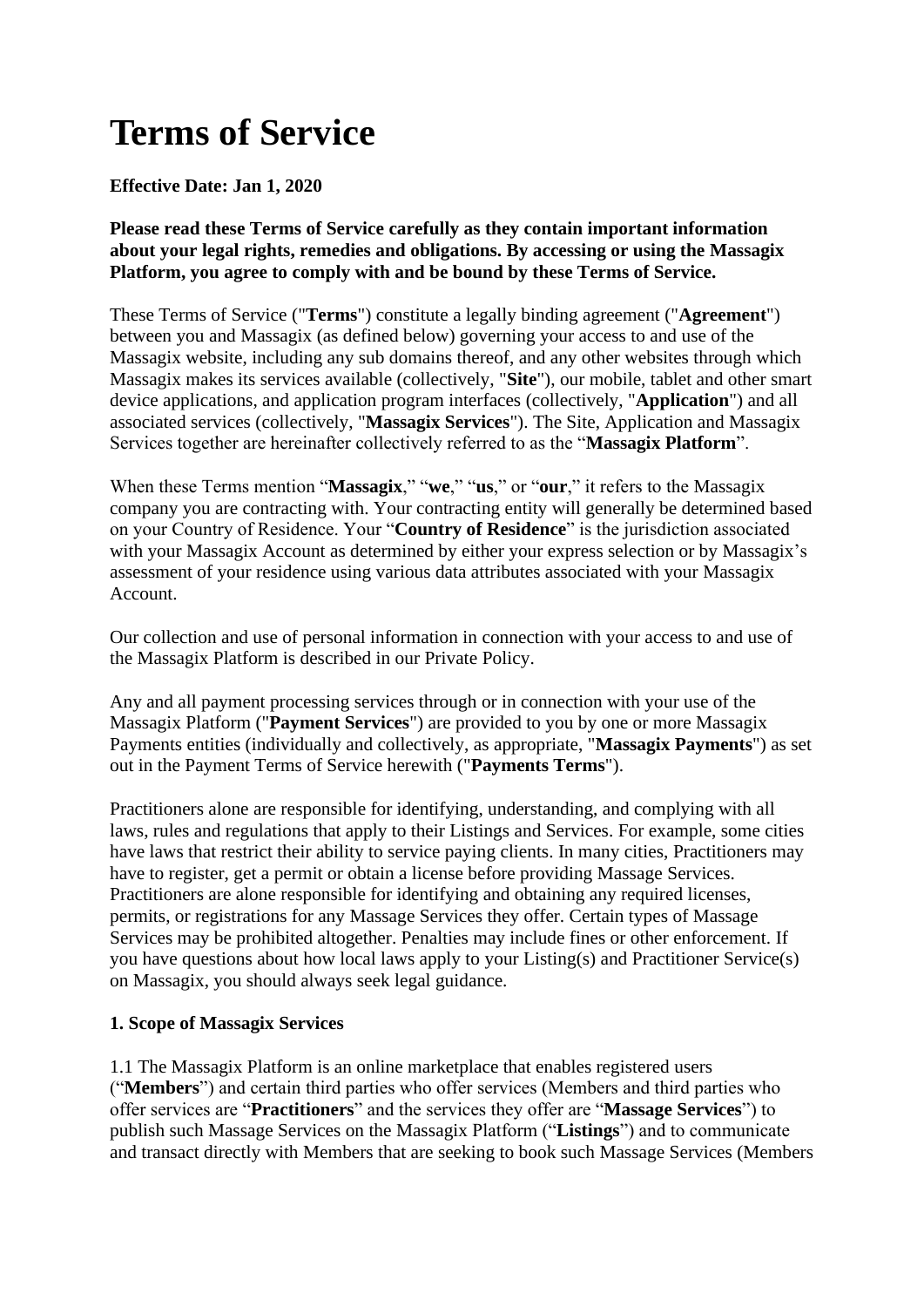using Massage Services are "**Clients**"). Massage Services may be conducted at a Spa, at the Practitioner's place or at the Client's place (all referred to as "**Venue**").

1.2 As the provider of the Massagix Platform, Massagix does not own, create, sell, resell, provide, control, manage, offer, deliver, or supply any Listings or Massage Services, nor is Massagix an organizer or retailer of such services. Practitioners alone are responsible for their Listings and Massage Services. When Members make or accept a booking, they are entering into a contract directly with each other. Massagix is not and does not become a party to or other participant in any contractual relationship between Members, nor is Massagix broker or insurer. Massagix is not acting as an agent in any capacity for any Member, except as specified in the Payment Terms.

1.3 While we may help facilitate the resolution of disputes, Massagix has no control over and does not guarantee (i) the existence, quality, safety, suitability, or legality of any Listings or Massage Services, (ii) the truth or accuracy of any Listing descriptions, Ratings, Reviews, or other Member Content (as defined below), or (iii) the performance or conduct of any Member or third party. Massagix does not endorse any Member, Listing or Massage Services. Any references to a Member being "verified" (or similar language) only indicate that the Member has completed a relevant verification or identification process and nothing else. Any such description is not an endorsement, certification or guarantee by Massagix about any Member, including of the Member's identity or background or whether the Member is trustworthy, safe or suitable. You should always exercise due diligence and care when deciding whether to participate in a Massage Service, accept a booking request from a Client, or communicate and interact with other Members, whether online or in person. Verified Images (as defined below) are intended only to indicate a photographic representation of a Listing at the time the photograph was taken, and are therefore not an endorsement by Massagix of any Practitioner, Client, or Listing.

1.4 If you choose to use the Massagix Platform as a Practitioner, your relationship with Massagix is limited to being an independent, third-party contractor, and not an employee, agent, joint venturer or partner of Massagix for any reason, and you act exclusively on your own behalf and for your own benefit, and not on behalf, or for the benefit, of Massagix. Massagix does not, and shall not be deemed to, direct or control you generally or in your performance under these Terms specifically, including in connection with your provision of the Massage Services. You acknowledge and agree that you have complete discretion whether to list Massage Services or otherwise engage in other business or employment activities.

1.5 To promote the Massagix Platform and to increase the exposure of Listings to potential Clients, Listings and other Member Content may be displayed on other websites, in applications, within emails, and in online and offline advertisements. To assist Members who speak different languages, Listings and other Member Content may be translated, in whole or in part, into other languages. Massagix cannot guarantee the accuracy or quality of such translations and Members are responsible for reviewing and verifying the accuracy of such translations. The Massagix Platform may contain translations powered by Google. Google disclaims all warranties related to the translations, express or implied, including any warranties of accuracy, reliability, and any implied warranties for merchantability, fitness for a particular purpose and non-infringement.

1.6 The Massagix Platform may contain links to third-party websites or resources ("**Third-Party Services**"). Such Third-Party Services may be subject to different terms and conditions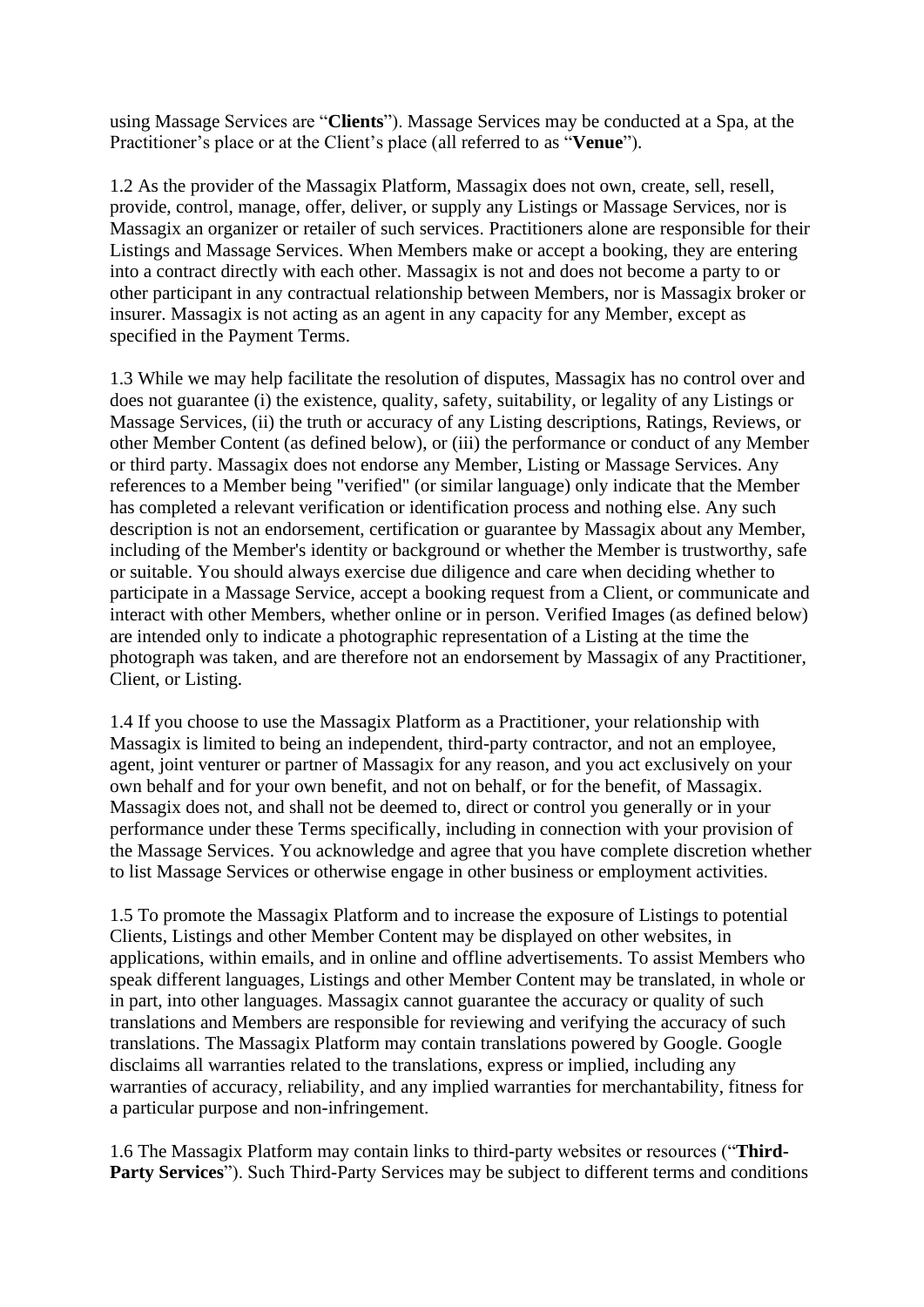and privacy practices. Massagix is not responsible or liable for the availability or accuracy of such Third-Party Services, or the content, products, or services available from such Third-Party Services. Links to such Third-Party Services are not an endorsement by Massagix of such Third-Party Services.

1.7 Due to the nature of the Internet, Massagix cannot guarantee the continuous and uninterrupted availability and accessibility of the Massagix Platform. Massagix may restrict the availability of the Massagix Platform or certain areas or features thereof, if this is necessary in view of capacity limits, the security or integrity of our servers, or to carry out maintenance measures that ensure the proper or improved functioning of the Massagix Platform. Massagix may improve, enhance and modify the Massagix Platform and introduce new Massagix Services from time to time.

# **2. Eligibility, Using the Massagix Platform, Member Verification**

2.1 You must be at least 18 years old and able to enter into legally binding contracts to access and use the Massagix Platform or register a Massagix Account. By accessing or using the Massagix Platform you represent and warrant that you are 18 or older and have the legal capacity and authority to enter into a contract.

2.2 Massagix may make access to and use of the Massagix Platform, or certain areas or features of the Massagix Platform, subject to certain conditions or requirements, such as completing a verification process, meeting specific quality or eligibility criteria, meeting Ratings or Reviews thresholds, or a Member's booking and cancellation history.

2.3 User verification on the Internet is difficult and we do not assume any responsibility for the confirmation of any Member's identity. Notwithstanding the above, for transparency and fraud prevention purposes, and as permitted by applicable laws, we may, but have no obligation to (i) ask Members to provide a form of government identification or other information or undertake additional checks designed to help verify the identities or backgrounds of Members, (ii) screen Members against third party databases or other sources and request reports from service providers, and (iii) where we have sufficient information to identify a Member, obtain reports from public records of criminal convictions or sex offender registrations or an equivalent version of background or registered sex offender checks in your local jurisdiction (if available).

2.4 The access to or use of certain areas and features of the Massagix Platform may be subject to separate policies, standards or guidelines, or may require that you accept additional terms and conditions. If there is a conflict between these Terms and terms and conditions applicable to a specific area or feature of the Massagix Platform, the latter terms and conditions will take precedence with respect to your access to or use of that area or feature, unless specified otherwise.

2.5 If you access or download the Application from the Apple App Store, you agree to [Apple's Licensed Application End User License Agreement.](http://www.apple.com/legal/internet-services/itunes/appstore/dev/stdeula/) Some areas of the Massagix Platform implement Google Maps/Earth mapping services, including Google Maps API(s). Your use of Google Maps/Earth is subject to the Google Maps/Google Earth Additional [Terms of Service.](https://www.google.com/help/terms_maps.html)

# **3. Modification of these Terms**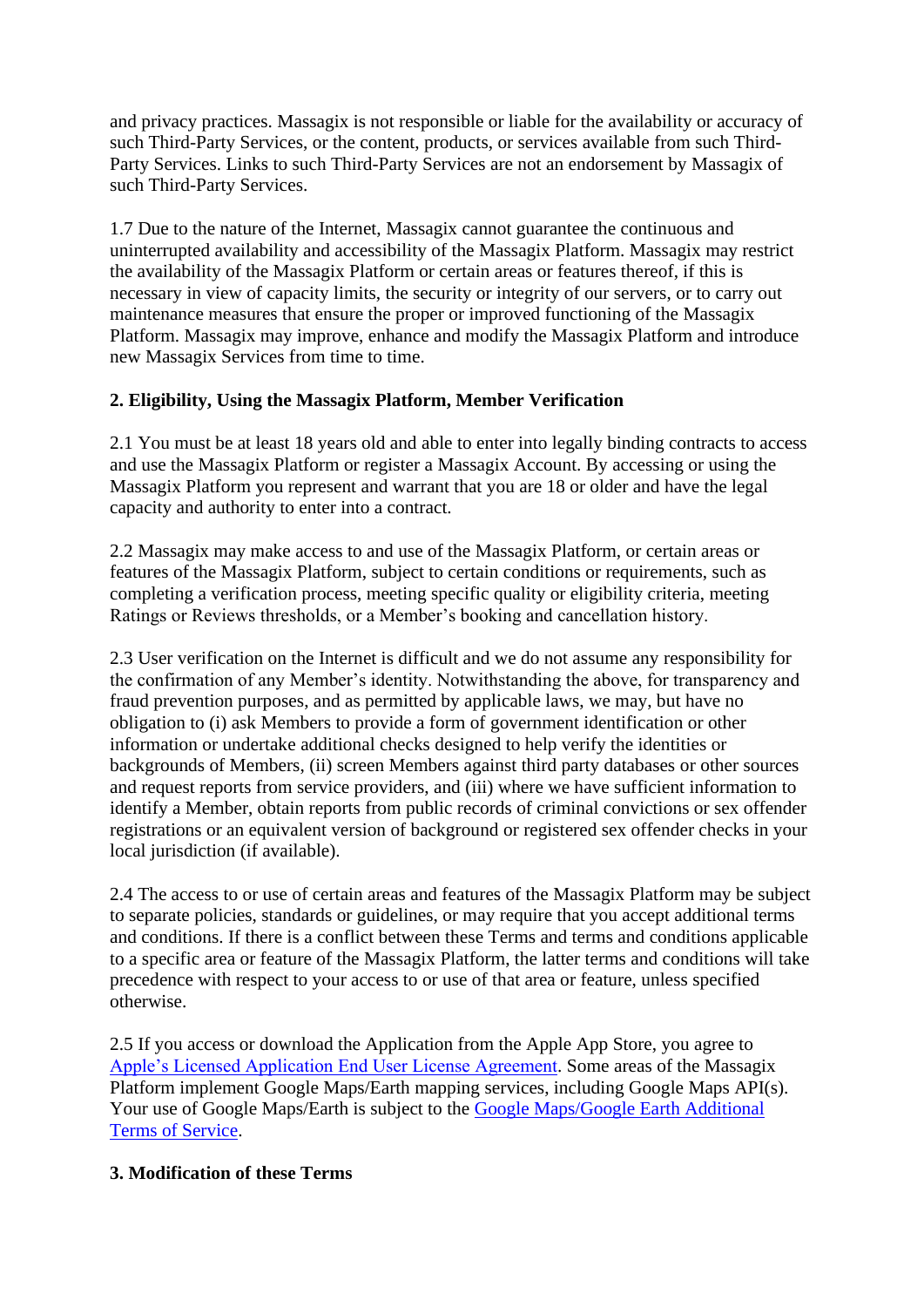Massagix reserves the right to modify these Terms at any time in accordance with this provision. If we make changes to these Terms, we will post the revised Terms on the Massagix Platform and update the "Last Updated" date at the top of these Terms. If you do not terminate your Agreement, your continued access to or use of the Massagix Platform will constitute acceptance of the revised Terms.

# **4. Account Registration**

4.1 You must register an account ("**Massagix Account**") to access and use certain features of the Massagix Platform, such as publishing or booking a Listing. If you are registering a Massagix Account for a company or other legal entity, you represent and warrant that you have the authority to legally bind that entity and grant us all permissions and licenses provided in these Terms.

4.2 You can register a Massagix Account using an email address and creating a password, or through your account with certain third-party social networking services, such as Facebook ("**SNS Account**").

4.3 You must provide accurate, current and complete information during the registration process and keep your Massagix Account and public Massagix Account profile page information up-to-date at all times.

4.4 You may not register more than one (1) Massagix Account unless Massagix authorizes you to do so. You may not assign or otherwise transfer your Massagix Account to another party.

4.5 You are responsible for maintaining the confidentiality and security of your Massagix Account credentials and may not disclose your credentials to any third party. You must immediately notify Massagix if you know or have any reason to suspect that your credentials have been lost, stolen, misappropriated, or otherwise compromised or in case of any actual or suspected unauthorized use of your Massagix Account. You are liable for any and all activities conducted through your Massagix Account, unless such activities are not authorized by you and you are not otherwise negligent (such as failing to report the unauthorized use or loss of your credentials).

# **5. Content**

5.1 Massagix may, at its sole discretion, enable Members to (i) create, upload, post, send, receive and store content, such as text, photos, audio, video, or other materials and information on or through the Massagix Platform ("**Member Content**"); and (ii) access and view Member Content and any content that Massagix itself makes available on or through the Massagix Platform, including proprietary Massagix content and any content licensed or authorized for use by or through Massagix from a third party ("**Massagix Content**" and together with Member Content, "**Collective Content**").

5.2 The Massagix Platform, Massagix Content, and Member Content may in its entirety or in part be protected by copyright, trademark, and/or other laws of England and other countries. You acknowledge and agree that the Massagix Platform and Massagix Content, including all associated intellectual property rights, are the exclusive property of Massagix and/or its licensors or authorizing third-parties. You will not remove, alter or obscure any copyright,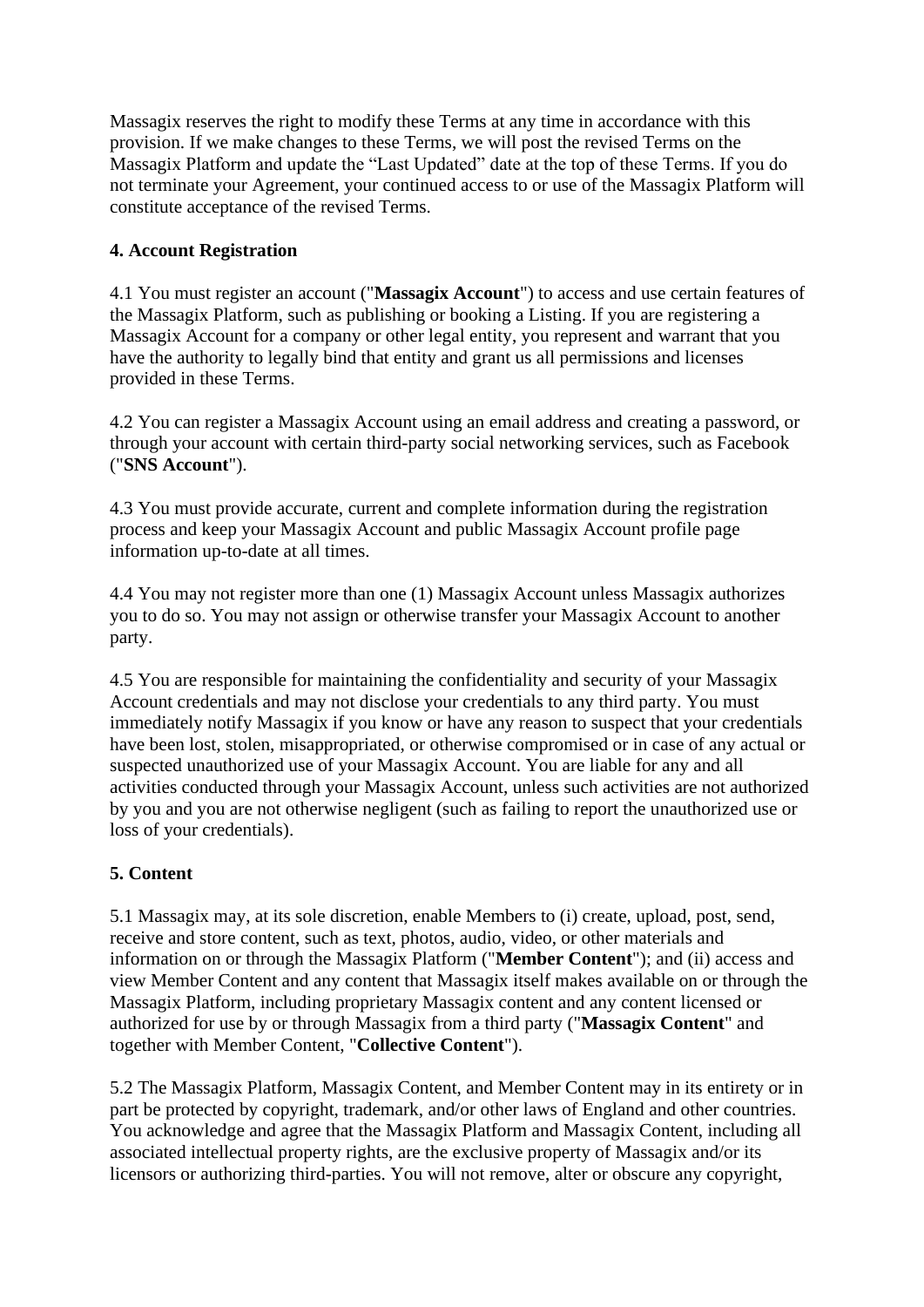trademark, service mark or other proprietary rights notices incorporated in or accompanying the Massagix Platform, Massagix Content or Member Content. All trademarks, service marks, logos, trade names, and any other source identifiers of Massagix used on or in connection with the Massagix Platform and Massagix Content are trademarks or registered trademarks of Massagix in England and abroad. Trademarks, service marks, logos, trade names and any other proprietary designations of third parties used on or in connection with the Massagix Platform, Massagix Content, and/or Collective Content are used for identification purposes only and may be the property of their respective owners.

5.3 You will not use, copy, adapt, modify, prepare derivative works of, distribute, license, sell, transfer, publicly display, publicly perform, transmit, broadcast or otherwise exploit the Massagix Platform or Collective Content, except to the extent you are the legal owner of certain Member Content or as expressly permitted in these Terms. No licenses or rights are granted to you by implication or otherwise under any intellectual property rights owned or controlled by Massagix or its licensors, except for the licenses and rights expressly granted in these Terms.

5.4 Subject to your compliance with these Terms, Massagix grants you a limited, nonexclusive, non-sub licensable, revocable, non-transferable license to (i) download and use the Application on your personal device(s); and (ii) access and view any Collective Content made available on or through the Massagix Platform and accessible to you, solely for your personal and non-commercial use.

5.5 By creating, uploading, posting, sending, receiving, storing, or otherwise making available any Member Content on or through the Massagix Platform, you grant to Massagix a nonexclusive, worldwide, royalty-free, irrevocable, perpetual (or for the term of the protection), sub-licensable and transferable license to such Member Content to access, use, store, copy, modify, prepare derivative works of, distribute, publish, transmit, stream, broadcast, and otherwise exploit in any manner such Member Content to provide and/or promote the Massagix Platform, in any media or platform. Unless you provide specific consent, Massagix does not claim any ownership rights in any Member Content and nothing in these Terms will be deemed to restrict any rights that you may have to use or exploit your Member Content.

5.6 You are solely responsible for all Member Content that you make available on or through the Massagix Platform. Accordingly, you represent and warrant that: (i) you either are the sole and exclusive owner of all Member Content that you make available on or through the Massagix Platform or you have all rights, licenses, consents and releases that are necessary to grant to Massagix the rights in and to such Member Content, as contemplated under these Terms; and (ii) neither the Member Content nor your posting, uploading, publication, submission or transmittal of the Member Content or Massagix's use of the Member Content (or any portion thereof) will infringe, misappropriate or violate a third party's patent, copyright, trademark, trade secret, moral rights or other proprietary or intellectual property rights, or rights of publicity or privacy, or result in the violation of any applicable law or regulation.

5.7 You will not post, upload, publish, submit or transmit any Member Content that: (i) is fraudulent, false, misleading (directly or by omission or failure to update information) or deceptive; (ii) is defamatory, libelous, obscene, pornographic, vulgar or offensive; (iii) promotes discrimination, bigotry, racism, hatred, harassment or harm against any individual or group; (iv) is violent or threatening or promotes violence or actions that are threatening to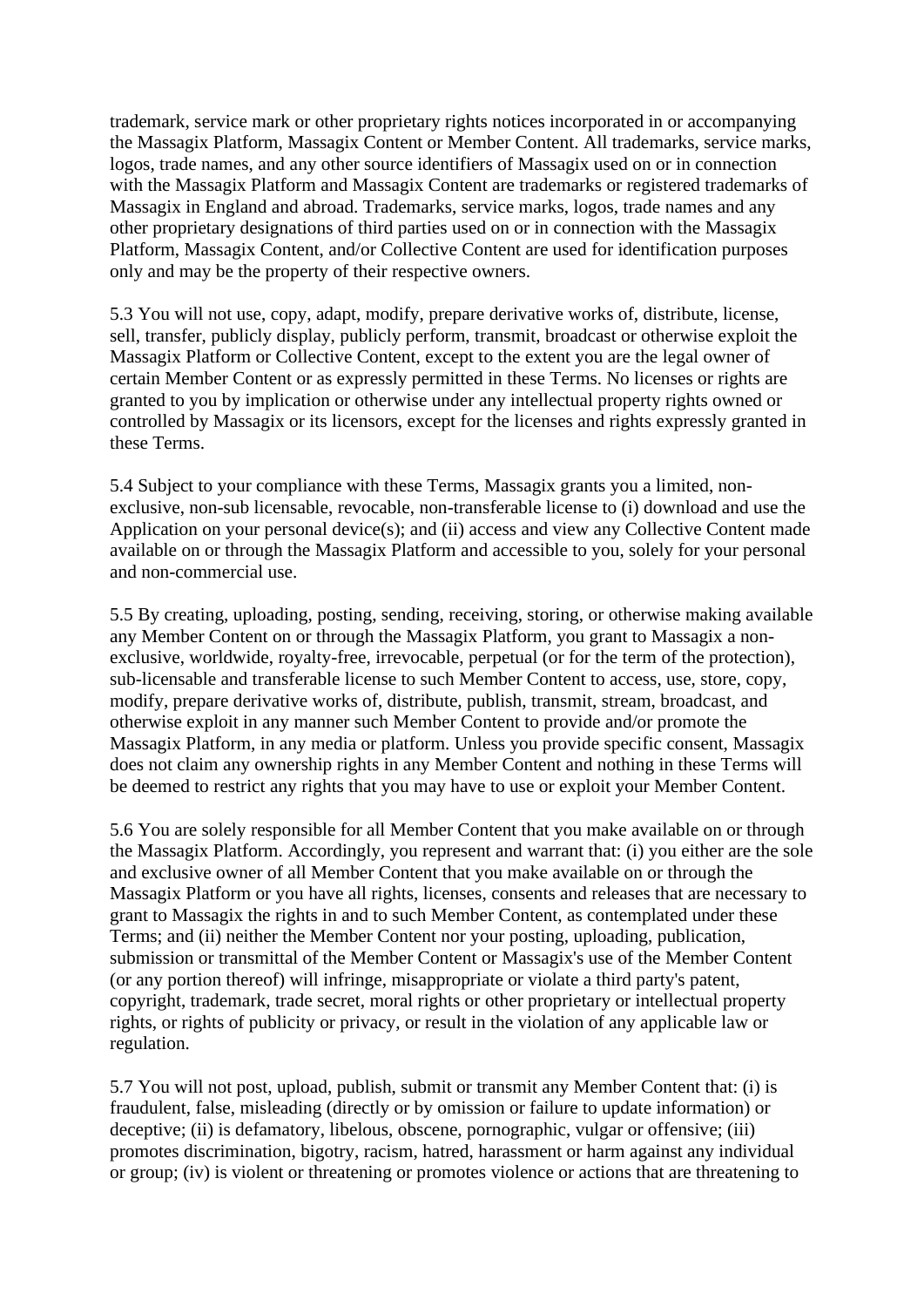any other person or animal; (v) promotes illegal or harmful activities or substances; or (vi) violates any other Massagix policy. Massagix may, without prior notice, remove or disable access to any Member Content that Massagix finds to be in violation of these Terms or Massagix's then-current Policies, or otherwise may be harmful or objectionable to Massagix, its Members, third parties, or property.

5.8 Massagix expects its Members to respect copyright law and expects its Members to do the same. If you believe that any content on the Massagix Platform infringes copyrights you own, please notify us via email.

# **6. Service Fees**

6.1 Massagix may charge fees to Practitioners ("**Practitioner Fees**") and/or Clients ("**Client Fees**") (collectively, "**Service Fees**") in consideration for the use of the Massagix Platform. More information about when Service Fees apply and how they are calculated can be found on our Payment Terms of Service section below.

6.2 Massagix reserves the right to change the Service Fees at any time, and will provide Members adequate notice of any fee changes before they become effective.

6.3 You are responsible for paying any Service Fees that you owe to Massagix. The applicable Service Fees are collected by Massagix Payments when possible. When this is the case, Massagix Payments will deduct any Practitioner Fees from the Listing Fee before remitting the payout to the Practitioner, except as otherwise provided on the Massagix Platform, Service Fees are non-refundable.

# **7. Terms specific for Practitioners**

# **7.1 Terms applicable to all Listings**

7.1.1 When creating a Listing through the Massagix Platform you must (i) provide complete and accurate information about your Practitioner Service (such as listing description, location, and calendar availability), (ii) provide any other pertinent information requested by Massagix. You are responsible for keeping your Listing information (including calendar availability) upto-date at all times.

7.1.2 You are solely responsible for setting a price (including any Taxes if applicable, and other applicable charges) for your Listing ("**Listing Fee**"). Once a Client requests a booking of your Listing, you may not request that the Client pays a higher price than in the booking request.

7.1.3 Any terms and conditions included in your Listing, in particular in relation to cancellations, must not conflict with these Terms or the relevant cancellation policy for your Listing.

7.1.4 When given the possibility to post pictures, animations or videos (collectively, "**Images**"), these must accurately reflect the quality and condition of your Massage Services. Massagix reserves the right to require that Listings have a minimum number of Images of a certain format, size and resolution.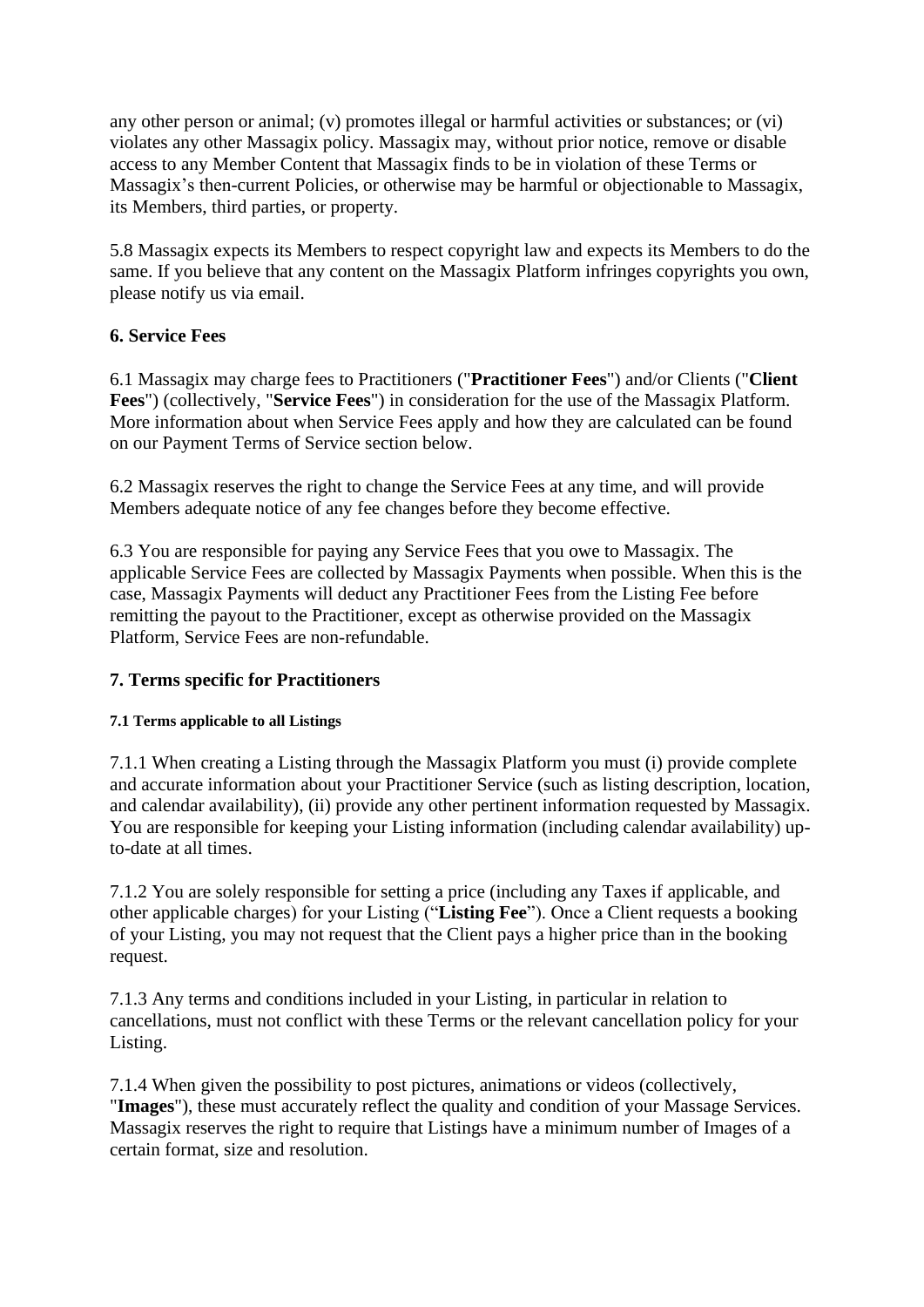7.1.5 The placement and ranking of Listings in search results on the Massagix Platform may vary and depend on a variety of factors, such as Client search parameters and preferences, price and availability, proximity level of recent activity, number and quality of Images, customer service and cancellation history, Ratings, type of Massage Service, or any other factor that Massagix may integrate into its algorithms.

7.1.6 When you accept a booking request by a Client that the Client then confirms, you are entering into a legally binding agreement with the Client and are required to provide your Massage Service(s) to the Client as described in your Listing when the booking request is made. You also agree to pay the applicable Practitioner Fee.

7.1.7 When a Massage Request is confirmed, the address of the Venue becomes known to both the Client and the Practitioner. If you are selecting your home address as the Venue for the Massage Request, be aware that the address will be known to the other party as soon as the Booking is confirmed.

7.1.8 Massagix recommends that Practitioners obtain appropriate insurance whenever applicable. Please review any respective insurance policy carefully, and in particular make sure that you are familiar with and understand any exclusions to, and any deductibles that may apply for, such insurance policy, including, but not limited to, whether or not your insurance policy will cover the actions or inactions of Clients while you are performing your Massage Service.

#### **7.2 Listing Massages**

You represent and warrant that any Listing you post and the booking of a Massage Service, will comply with all applicable laws, Tax requirements, and other rules and regulations (including having all required permits, licenses and registrations). As a Practitioner, you are responsible for your own acts and omissions and are also responsible for the acts and omissions of any individuals whom you service at the Venue of your choice. You are also directly responsible for paying any taxes that would be in force in your country of residence and understand that the price your quote is inclusive of all such taxes including VAT.

# **8. Terms specific for Clients**

# **8.1 Terms applicable to all bookings**

8.1.1 Subject to meeting any requirements (such as completing any verification processes) set by Massagix and/or the Practitioner, you can book a Listing available on the Massagix Platform by following the respective booking process. All applicable fees if any will be presented to you prior to booking a Listing. You agree to pay the Total Fees for any booking requested in connection with your Massagix Account.

8.1.2 Upon receipt of a booking confirmation from Massagix, a legally binding agreement is formed between you and your Practitioner, subject to any additional terms and conditions of the Practitioner that apply, including in particular the applicable cancellation policy and any rules and restrictions specified in the Listing. Massagix Payments will collect the Total Fees at the time of the booking request pursuant to the Payment Terms.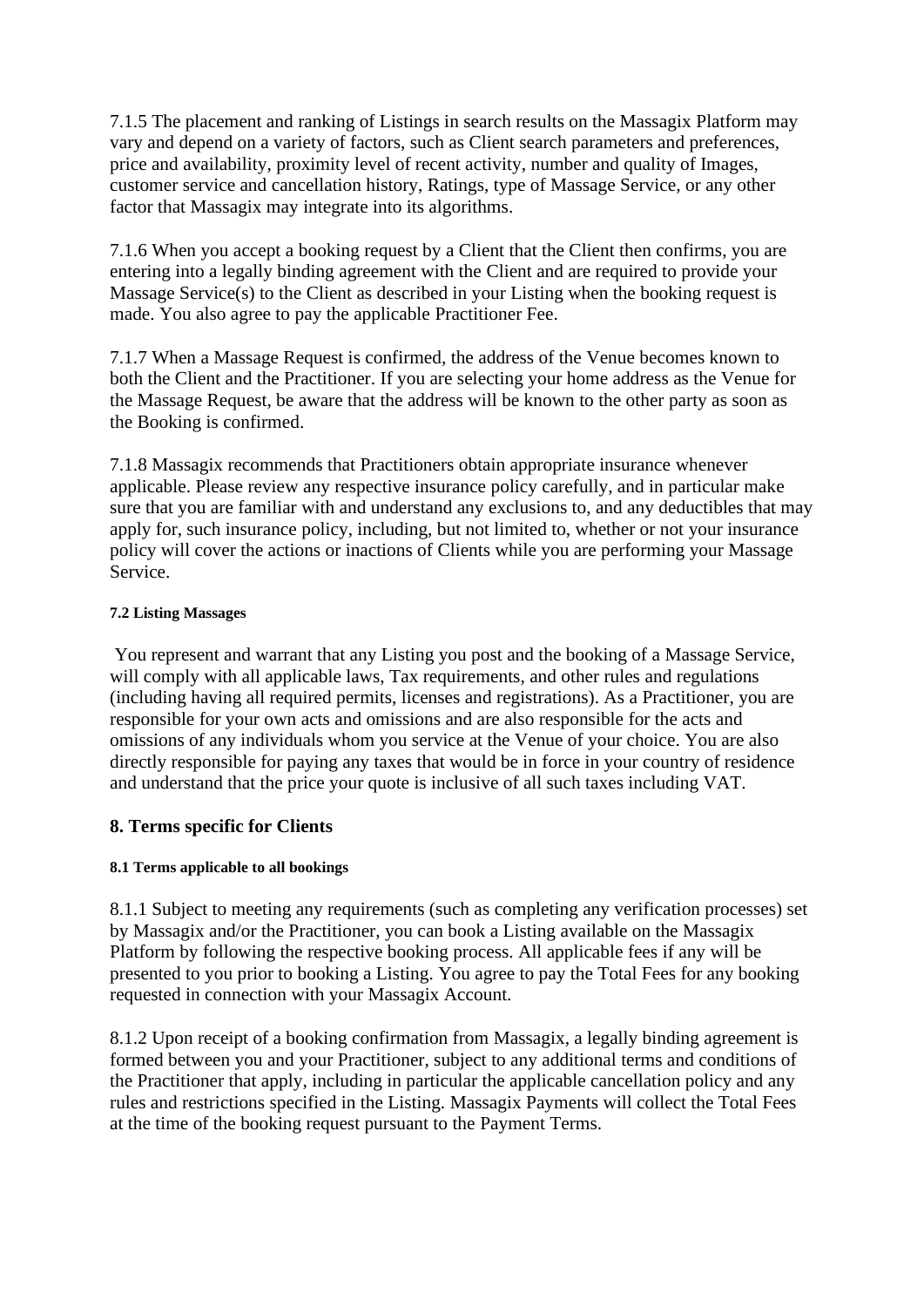8.1.3 When a Massage Request is confirmed, the address of the Venue becomes known to both the Client and the Practitioner. If you are selecting your home address as the Venue for the Massage Request, be aware that the address will be known to the other party as soon as the Booking is confirmed.

8.1.4 You may not book a Massage Service on behalf of other or additional Clients.

#### **8.2 Booking Practitioner Services**

8.2.1 You should carefully review the description of any Massage Service you intend to book to ensure you meet proficiency, fitness, health or other requirements which the Practitioner has specified in their Listing. At your sole discretion you may want to inform the Practitioner of any medical or physical conditions, or other circumstances that may impact your ability to participate in the Practitioner Service. You are solely responsible for the choice of Practitioner that you make and take full responsibility for the service that will be provided by that Practitioner and that it meets your needs and any medical conditions you may have. You are responsible for identifying, understanding, and complying with all laws, rules and regulations that apply to your participation in a Practitioner Service.

8.2.2 You may not bring any additional individuals to a Practitioner Service.

# **9. Payment Terms Of Service**

# **9.1 Scope and Use of the Payment Services**

9.1.1 Massagix's Payment Services are powered by a Third Party Provider. Currently it is the MangoPay platform that is being used for these purposes, and you may visit their terms of use at [https://www.mangopay.com/terms/end-user-terms-and-conditions/Mangopay\\_Terms-](https://www.mangopay.com/terms/end-user-terms-and-conditions/Mangopay_Terms-EN.pdf)[EN.pdf](https://www.mangopay.com/terms/end-user-terms-and-conditions/Mangopay_Terms-EN.pdf) Third-Party Services are subject to different terms and conditions and privacy practices and Members should review them independently. Massagix is not responsible or liable for the availability or accuracy of such Third-Party Services, or the content, products, or services available from such Third-Party Services.

9.1.2 Massagix provides through its Third Party Provider payments services to Members, including payment collection services, payments and payouts, in connection with and through the Massagix Platform ("**Payment Services**") for Massage Bookings that have been set to be paid by card. In some instances, Clients and Practitioners may opt to have a Massage Booking be paid in cash. When this is the case, Massagix will not have any role nor will it have any responsibility in collecting the amount of the Massage Booking. The Client will have to pay the Practitioner in cash directly at the time of the Massage Booking; the Practitioner will then have to settle the Practitioner Fee (referred to as Cash Commission) that is due to Massagix through the Massagix Platform; this transaction will go through the Payment Services as the Practitioner will be asked to effect a payment to a Massagix account.

9.1.3 Massagix may restrict the availability of the Payment Services, or certain services or features thereof, to carry out maintenance measures that ensure the proper or improved functioning of the Payment Services. Massagix may improve, enhance and modify the Payment Services and introduce new Payment Services from time to time.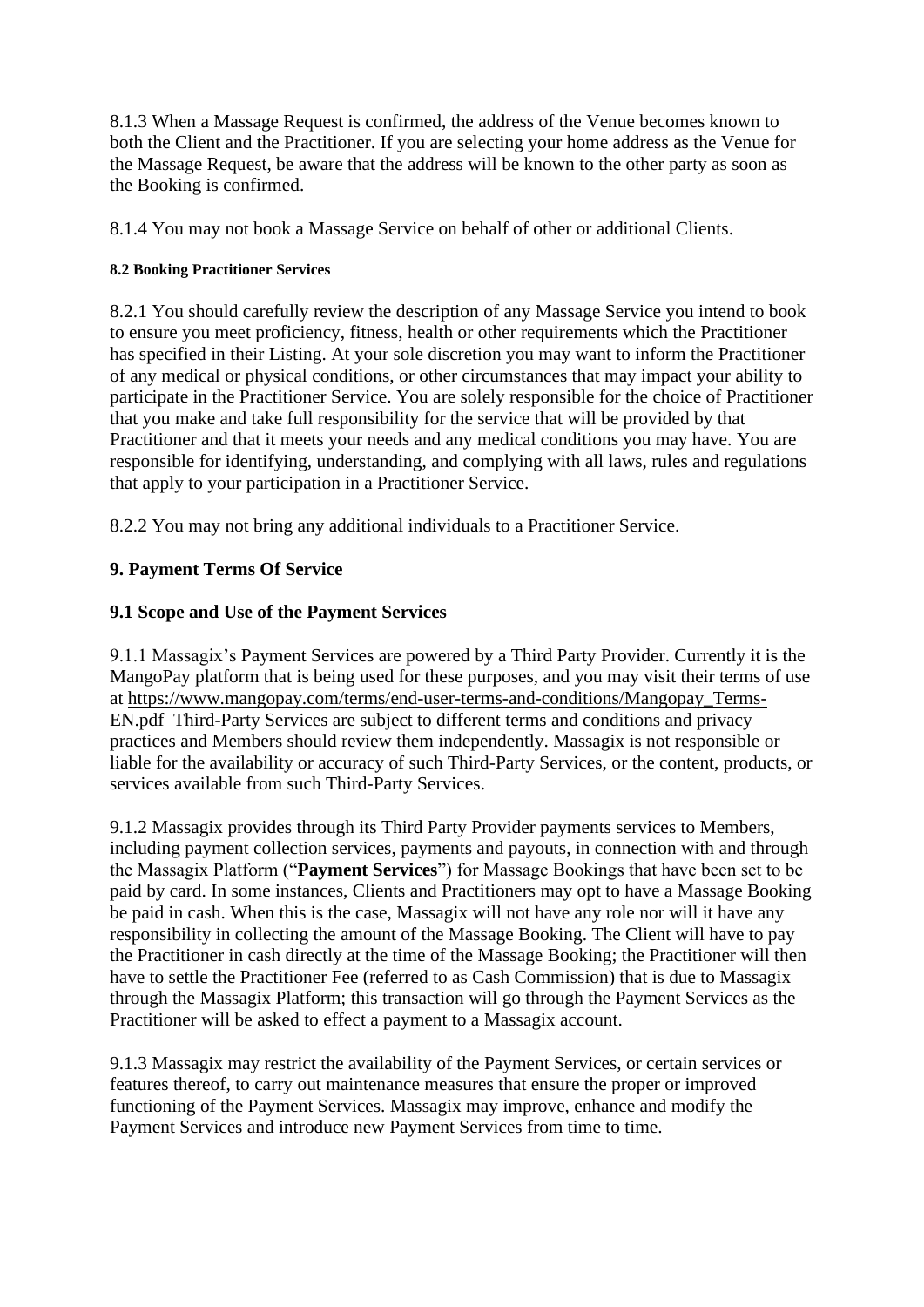9.1.4 Your access to or use of certain Payment Services may be subject to, or require you to accept, additional terms and conditions. If there is a conflict between these Payments Terms and terms and conditions applicable for a specific Payment Service, the latter terms and conditions will take precedence with respect to your use of or access to that Payment Service, unless specified otherwise.

# **9.2 Key Definitions**

"**Country of Residence**" means the jurisdiction associated with your Massagix Account as determined by Massagix's assessment of your residence using various data attributes associated with your Massagix Account.

"**Payout**" means a payment initiated by Massagix through its Third Party Provider to a Member for services performed in connection with the Massagix Platform.

"**Payment Method**" means a financial instrument that you have added to your Massagix Account, such as a credit card, or debit card.

"**Payout Method**" means a financial instrument that you have added to your Massagix Account, direct deposit, a prepaid card, or a debit card (where available).

# **9.3. Modification of these Payments Terms**

Massagix Payments reserves the right to modify these Payments Terms at any time in accordance with this provision. If we make changes to these Payments Terms, we will post the revised Payments Terms on the Massagix Platform and update the "Last Updated" date at the top of these Payments Terms. If you disagree with the revised Payments Terms, you may terminate this Agreement with immediate effect. If you do not terminate your Agreement before the date the revised Terms become effective, your continued use of the Payment Services will constitute acceptance of the revised Payments Terms.

# **9.4. Eligibility, Member Verification**

9.4.1 You must be at least 18 years old and able to enter into legally binding contracts to use the Payment Services. By using the Payment Services you represent and warrant that you are 18 or older.

9.4.2 Massagix may make access to and use of certain areas or features of the Payment Services subject to certain conditions or requirements, such as completing a verification process or meeting specific eligibility criteria.

9.4.3 We may make inquiries we consider necessary to help verify or check your identity or prevent fraud. Towards this end, you authorize Massagix to screen you against third party databases or other sources and request reports from service providers. In some jurisdictions, we have a legal obligation to collect identity information to comply with anti-money laundering regulations. This may include (i) asking you to provide a form of government identification (e.g., driver's license or passport), your date of birth, your address, and other information; (ii) requiring you to take steps to confirm ownership of your email address, Payment Methods or Payout Methods; or (iii) attempting to screen your information against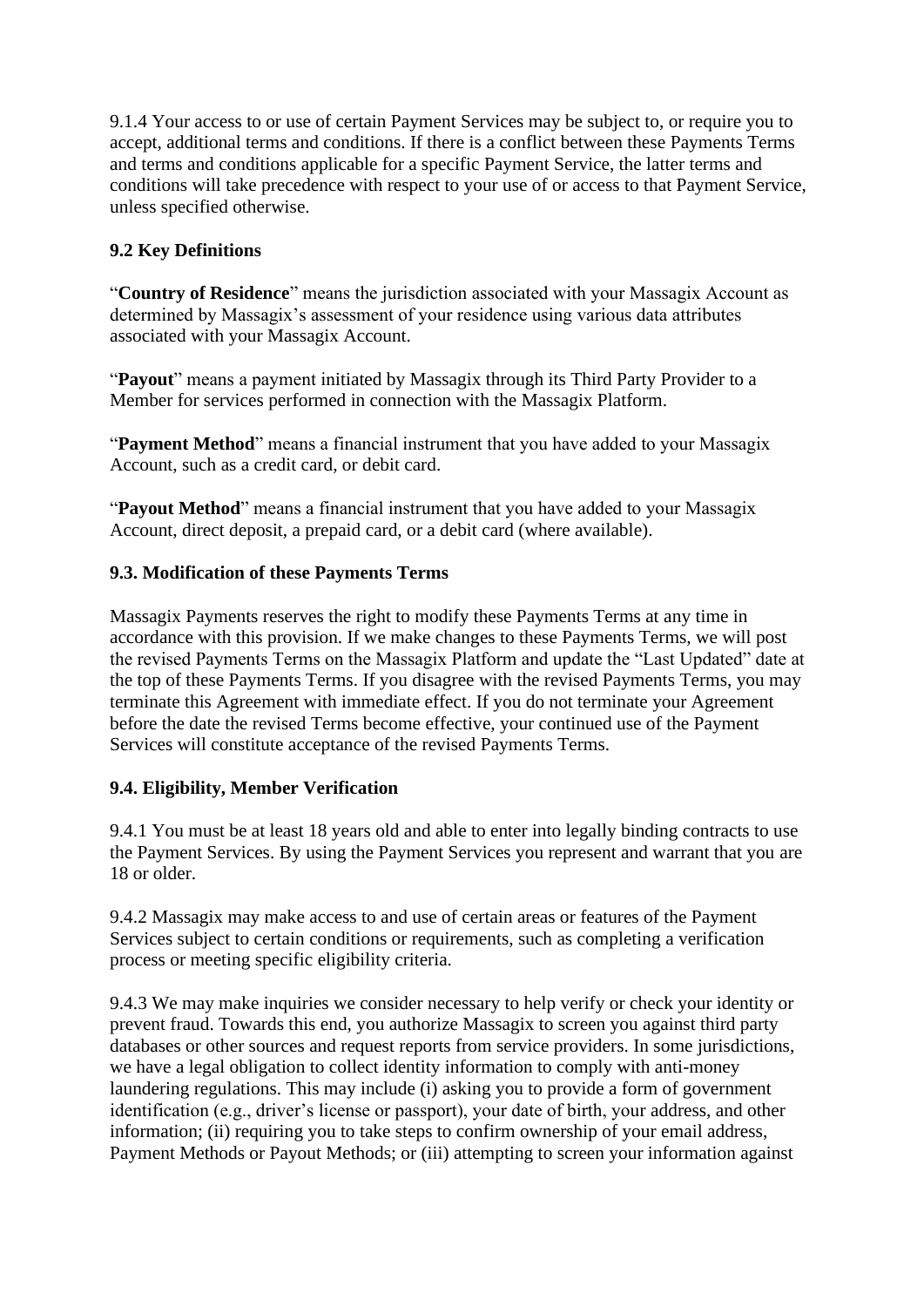third-party databases. Massagix Payments reserves the right to close, suspend, or limit access to the Payment Services in the event we are unable to obtain or verify any of this information.

# **9.5. Account Registration**

In order to use the Payment Services, you must have a Massagix Account in good standing. If you or Massagix closes your Massagix Account for any reason, you will no longer be able to use the Payment Services.

# **9.6. Payment Methods and Payout Methods**

9.6.1 When you add a Payment Method or Payout Method to your Massagix Account, you will be asked to provide customary billing information such as name, billing address, and financial instrument information either to Massagix or its third-party payment processor(s). You must provide accurate, current, and complete information when adding a Payment Method or Payout Method, and it is your obligation to keep your Payment Method and Payout Method up-to-date at all times. The information required for Payout Methods will depend on the particular Payout Method and may include:

• your residential address, name on the account, account type, routing number, account number, email address, payout currency, and account information associated with a particular payment processor.

9.6.2 When you add or use a new Payment Method, Massagix may verify the Payment Method by authorizing a nominal amount or by authenticating your account via a third-party payment service provider. For further verification, we may also (i) authorize your Payment Method for one or two additional nominal amounts, and ask you to confirm these amounts, or (ii) require you to upload a billing statement. We may, and retain the right to, initiate refunds of these amounts from your Payout Method. When you add a Payment Method during checkout, we will automatically save that Payment Method to your Massagix Account so it can be used for a future transaction.

9.6.3 Please note that Payment Methods and Payout Methods may involve the use of additional third-party payment service providers. These service providers may charge you additional fees when processing payments and Payouts in connection with the Payment Services (including deducting charges from the Payout amount), and Massagix is not responsible for any such fees and disclaims all liability in this regard. Your Payment Method or Payout Method may also be subject to additional terms and conditions imposed by the applicable third-party payment service provider; please review these terms and conditions before using your Payment Method or Payout Method.

9.6.4 You authorize Massagix to store your Payment Method information and charge your Payment Method as outlined in these Payments Terms. If your Payment Method's account information changes (e.g., account number, routing number, expiration date) as a result of reissuance or otherwise, we may acquire that information from our financial services partner or your bank and update your Payment Method on file in your Massagix Account.

9.6.5 You are solely responsible for the accuracy and completeness of your Payment Method and Payout Method information. Massagix is not responsible for any loss suffered by you as a result of incorrect Payment Method or Payout Method information provided by you.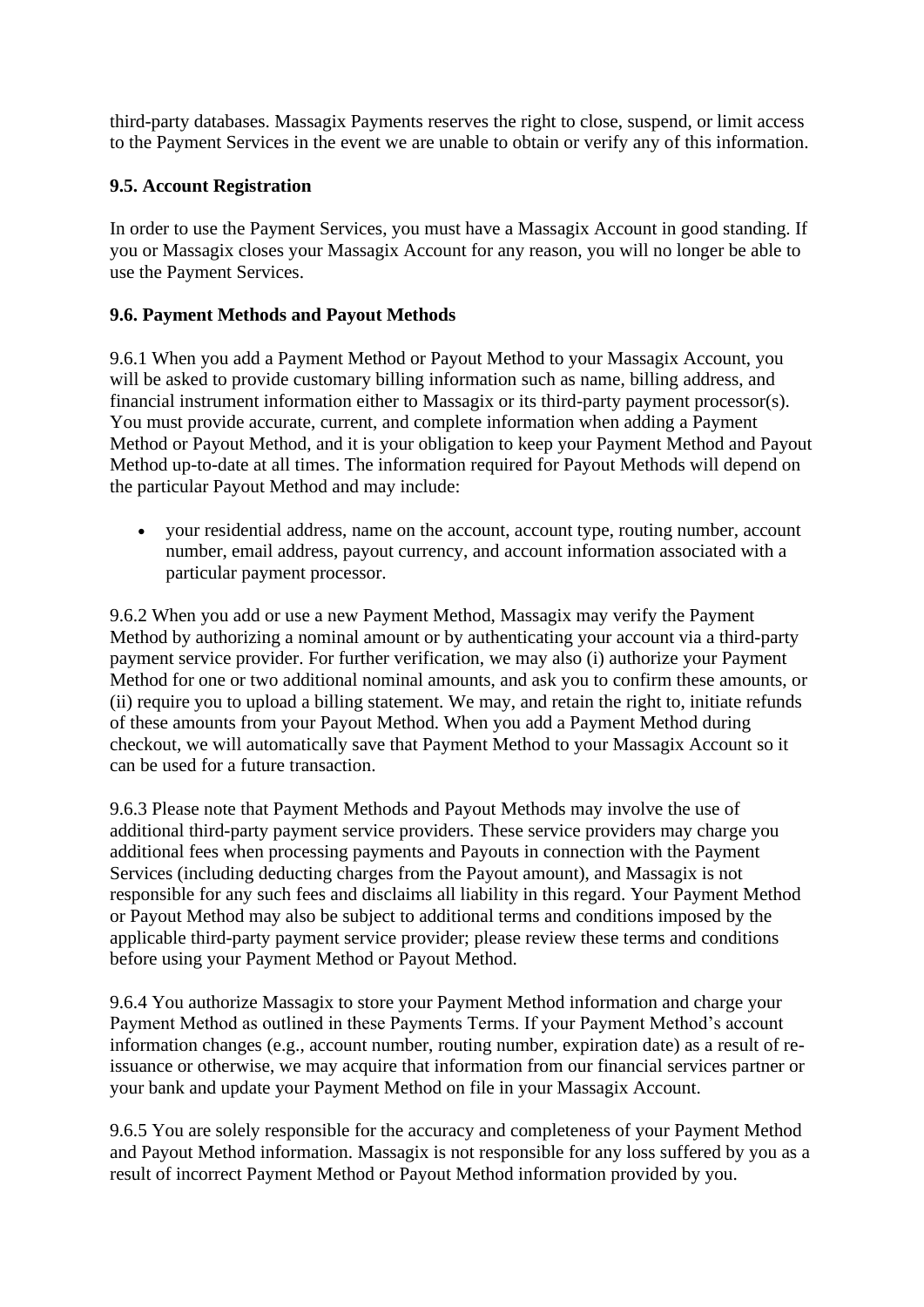# **9.7. Financial Terms for Practitioners**

#### **9.7.1 For Bookings Confirmed With Card Payment Option**

When using the Payment Service for a Massage Booking that has been set to be paid by card, Massagix will collect through its Third Party Provider the Total Fees from a Client at the time the Massage Request booking is accepted by the Client and then transfer the amount of the booking reduced of the margin of Massagix to the wallet of the Practitioner.

#### **9.7.1.1 Payouts**

9.7.1.1.1 In order to receive a Payout you must have a valid Payout Method linked to your Massagix Account. Massagix will generally initiate Payouts to your selected Payout Method, within 8 days of the date and time of the Massage Booking.

9.7.1.1.2 The time it takes to receive Payouts once released by Massagix Payments may depend upon the Payout Method you select and the Payout Method provider's processing schedule. Massagix may delay or cancel any Payout for purposes of preventing unlawful activity or fraud, risk assessment, security, or investigation. Massagix may also delay or cancel any Payout when a Litigation Report is filed by a Client relative to the Booking in question.

9.7.1.1.3 Your Payout for a booking will be the Listing Fee less applicable Practitioner Fees that are due to Massagix. The Practitioner Fees are currently set at 10% of the Listing Fee. The Listing fee is calculated automatically based on your Price Curve inputs through the Massagix Platform. Practitioner Fees can be revised at any time by Massagix and you will be informed of such changes through an update to these Terms.

9.7.1.1.4 In the event of a Client's cancellation 48 hours prior to a confirmed booking, no fees will be charged to the Client, and the booking is considered canceled with no further dues to you. In the event of a Client's cancellation less than 48 hours prior to a confirmed booking, Massagix will charge the Client the full amount of the Total Fees and remit to you a Payout of any portion of the Total Fees due to you.

9.7.1.1.5 Massagix Payments will remit your Payouts in the currency that was set in your Profile when you opened your account. Amounts may be rounded down due to conversions, exchange rates or other constraints.

9.7.1.1.6 For compliance or operational reasons, Massagix may limit the value of each individual Payout. If you are due an amount above that limit, Massagix may initiate a series of Payouts (potentially over multiple days) in order to provide your full payout amount.

#### **9.7.2 For Bookings Confirmed With the Cash Payment Option**

When opting for the Cash Option for a Massage Booking, Massagix will no longer have any role in collecting any Listing Fees due to you. The collection of the payment from the Client to you will have to be secured by yourself at the date and the time of the booking. You will in turn have to effect a payment to Massagix for the Practitioner Fees that are due for this booking. Currently, the Practitioner Fee is set to 10% of the Listing Fee and is referred to as Cash Commission. A limit is set on how many Bookings in Cash you can do before it becomes mandatory for you to effect a payment to Massagix to clear your accumulated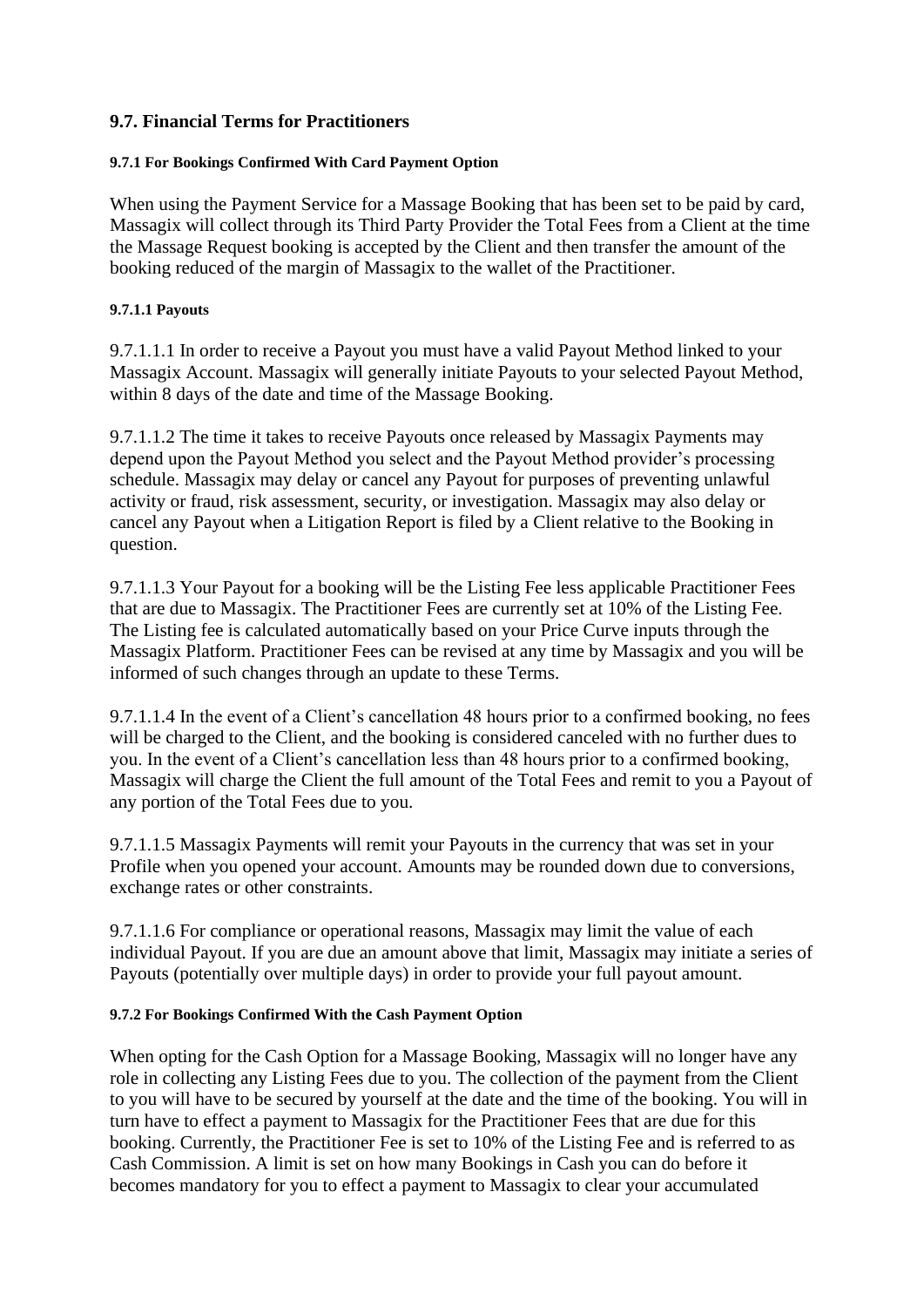Practitioner Fees related to bookings secured via the Cash Payment Option. If the limit is reached, you will no longer be able to participate in any additional Massage Requests until your balance of Practitioner Fees that are due to Massagix is reduced below the credit limit.

9.7.2.1 A valid Payment Method will need to be in place to effect the said payments to Massagix.

9.7. 2.2 If a massage booking has been confirmed with the option of payment in cash, Clients can cancel it at any time and at no cost to them. You will not be entitled to any compensation of any sort for any booking cancellation when bookings have been confirmed with the Cash Payment option.

# **9.8. Financial Terms for Clients**

9.8.1 When confirming a booking that is set to be paid by card, you authorize Massagix through its Third Party Provider to charge your Payment Method the Total Fees due in connection with your booking. Massagix Payments will generally collect the Total Fees once you have accepted the matched Massage Request. If Massagix Payments is unable to collect the Total Fees as scheduled, Massagix Payments will collect the Total Fees at a later point. If the Massage Booking is set to be paid in Cash, Massagix will not have any role nor will it have any responsibility in collecting the amount of the Massage Booking. You will in this case have to pay the Practitioner in cash directly at the date and time of the Massage Booking. Currently Massagix will charge a Client Fee set to zero, meaning that you will not be charged an additional fee beyond the Listing Fee of the Booking. Client Fees can be revised at any time by Massagix and you will be informed of such changes through an update to these Terms.

9.8.2 When you request to confirm the booking of a Massage Request set to be paid by Card, Massagix may also (i) obtain a pre-authorization via your Payment Method for the Total Fees,(ii) charge or authorize your Payment Method a nominal amount, to verify your Payment Method, or (iii) authenticate your account via a third-party payment service provider to verify your Payment Method.

9.8.3 If a confirmed booking that was set to be paid by card is canceled by the Practitioner, the amounts collected by Massagix Payments minus any bank costs will be refunded to you, and any pre-authorization of your Payment Method will be released (if applicable). The timing to receive the refund or for the pre-authorization to be released will vary based on the Payment Method and any applicable payment system (e.g., Visa, MasterCard, etc.) rules.

9.8.4 If a confirmed booking that was set to be paid by card is canceled by you more than 48 hours prior to the due date and time of the Booking, the amounts collected by Massagix Payments minus any bank costs will be refunded to you, and any pre-authorization of your Payment Method will be released (if applicable).

9.8.5 If a confirmed booking that was set to be paid by card is canceled by you less than 48 hours prior to the due date and time of the Booking, no amount will be refunded to you, and the Booking will be considered to have been canceled at your own cost.

9.8.6 If you have booked a Massage Request with a Practitioner whose currency is different from your declared currency in your account profile, the amount that will be debited from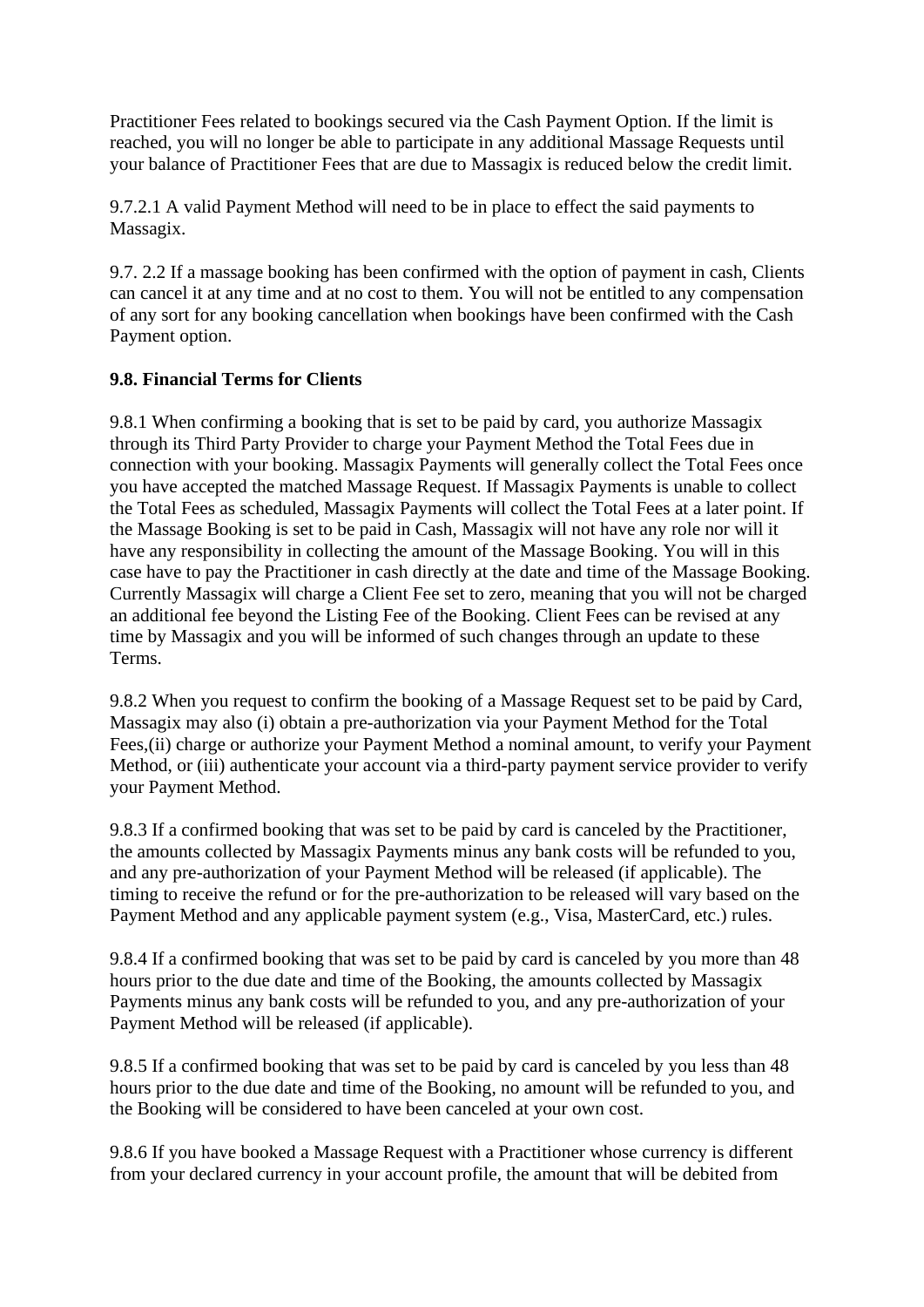your card will be subject to costs linked to the currency exchange conversion and may be higher than the amount that is shown in the Booking Request. No claims can be made for variations under 10% of the amount shown at the time of confirmation.

9.8.7 You authorize Massagix to perform the Payment Method verifications described in the sections above, and to charge your Payment Method via its Third Party Provider for any bookings made in connection with your Massagix Account and that have been set to be paid by Card.

# **9.9. Appointment of Massagix as Limited Payment Collection Agent**

9.9.1 Each Member collecting payment for services provided via the Massagix Platform hereby appoints Massagix and its Third Party Provider as the Providing Member's payment collection agent solely for the limited purpose of accepting funds from Members purchasing such services ("**Purchasing Members**").

9.9.2 Each Providing Member agrees that payment made by a Purchasing Member through Massagix, shall be considered the same as a payment made directly to the Providing Member, and the Providing Member will provide the purchased services to the Purchasing Member in the agreed-upon manner as if the Providing Member has received the payment directly from the Purchasing Member. Each Providing Member agrees that Massagix may refund the Purchasing Member in accordance with the Massagix Terms. Each Providing Member understands that Massagix obligation to pay the Providing Member is subject to and conditional upon successful receipt of the associated payments from Purchasing Members. Massagix guarantees payments to Providing Members only for such amounts that have been successfully received by Massagix from Purchasing Members in accordance with these Payments. In accepting appointment as the limited payment collection agent of the Providing Member, Massagix assumes no liability for any acts or omissions of the Providing Member.

9.9.3 Each Purchasing Member acknowledges and agrees that, notwithstanding the fact that Massagix is not a party to the agreement between you and the Providing Member, Massagix acts through its Third Party Provider as the Providing Member's payment collection agent for the limited purpose of accepting payments from you on behalf of the Providing Member. Upon your payment of the funds to Massagix, your payment obligation to the Providing Member for the agreed upon amount is extinguished, and Massagix is responsible for remitting the funds to the Providing Member in the manner described in these Payments Terms, which constitute Massagix agreement with the Purchasing Member. In the event that Massagix does not remit any such amounts, the Providing Member will have recourse only against Massagix and not the Purchasing Member directly.

# **9.10. General Financial Terms**

#### **9.10.1 Payment Authorizations**

**You authorize Massagix Payments to collect from you amounts due pursuant to these Payment Terms or the Massagix Terms. Specifically, you authorize Massagix Payments to collect from you:**

• Any amount due to Massagix (e.g., as a result of your bookings, Booking Modifications, cancellations, or other actions as a Client, Practitioner or user of the Massagix Platform), including reimbursement for costs prepaid by Massagix on your behalf, by charging any Payment Method on file in your Massagix Account (unless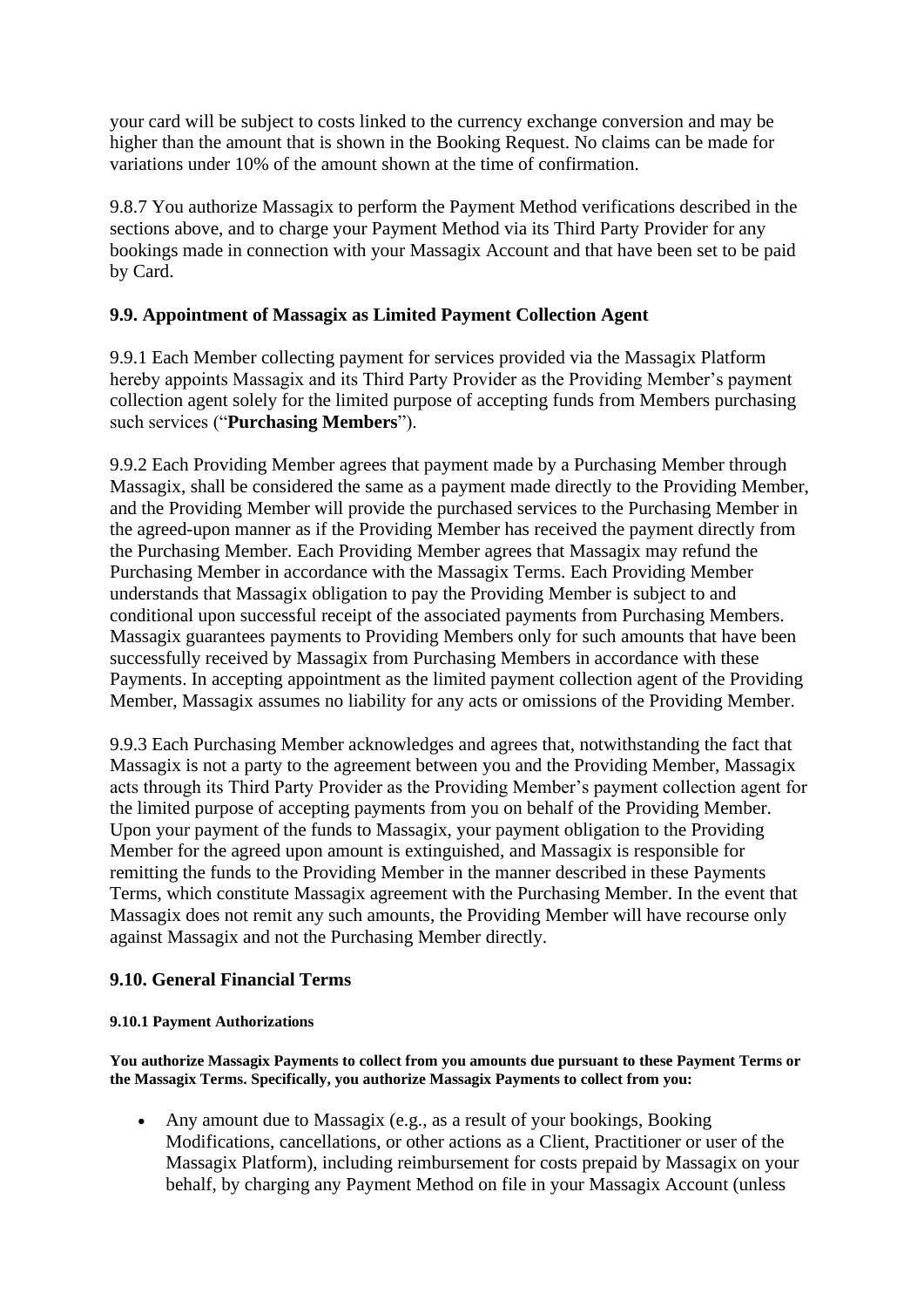you have previously removed the authorization to charge such Payment Method(s)) or by withholding such amounts from your future Payouts. Any funds collected by Massagix will set off the amount owed by you to Massagix and extinguish your obligation to Massagix.

- Any amount due to a Providing Member from a Purchasing Member which Massagix collects as the Providing Member's payment collection agent as further set out in previous sections.
- Any Service Fees or cancellation fees imposed pursuant to the MASSAGIX Terms. Massagix Payments will be entitled to recover the amount of any such fees from you, including by subtracting such refund amount out from any future Payouts due to you.
- Fees, costs and/or expenses associated with a Damage Claim. If Massagix is unable to collect from your Payment Method used to make the booking, you agree that Massagix may charge any other Payment Method on file in your Massagix Account at the time of the Damage Claim (unless you have previously removed the authorization to charge such Payment Method(s)).

#### **9.10.2 Payment Processing Errors**

We will take steps to rectify any payment processing errors that we become aware of. These steps may include crediting or debiting (as appropriate) the same Payout Method or Payment Method used for the original Payout to or payment by you, so that you end up receiving or paying the correct amount.

#### **9.11. Currency Conversion**

Massagix will process each transaction in the currency of the Practitioner that has been selected for the confirmed Massage Booking. In the event that the Client has a different currency defined in his or her profile, the amount that will be debited from the Client's card will be subject to conversion costs. As a result the amount actually debited may vary from the amount shown in the Booking Request at the time of confirmation. No claims can be made for variations than do not exceed 10% of the amount shown at the time of Confirmation. Note that a Client's third-party payment service provider may impose transaction, currency conversion or other fees based on the currency or Payment Method the Member selects to make or receive payments, and Massagix is not responsible for any such fees and disclaims all liability in this regard.

#### **9.12 Disclaimers**

**9.12.1 If you choose to use the Payment Services, you do so voluntarily and at your sole risk. To the maximum extent permitted by law, the Payment Services are provided "as is", without warranty of any kind, either express or implied.**

**9.12.2 Notwithstanding Massagix's appointment as the limited payment collection agent of Providing Members for the purposes of accepting payments from Purchasing Members through the Massagix Platform, Massagix explicitly disclaims all liability for any act or omission of any Member or other third party. Massagix does not have any duties or obligations as agent for each Providing Member except to the extent expressly set forth in these Payments Terms, and any additional duties or obligations as may be implied by law are, to the maximum extent permitted by applicable law, expressly excluded.**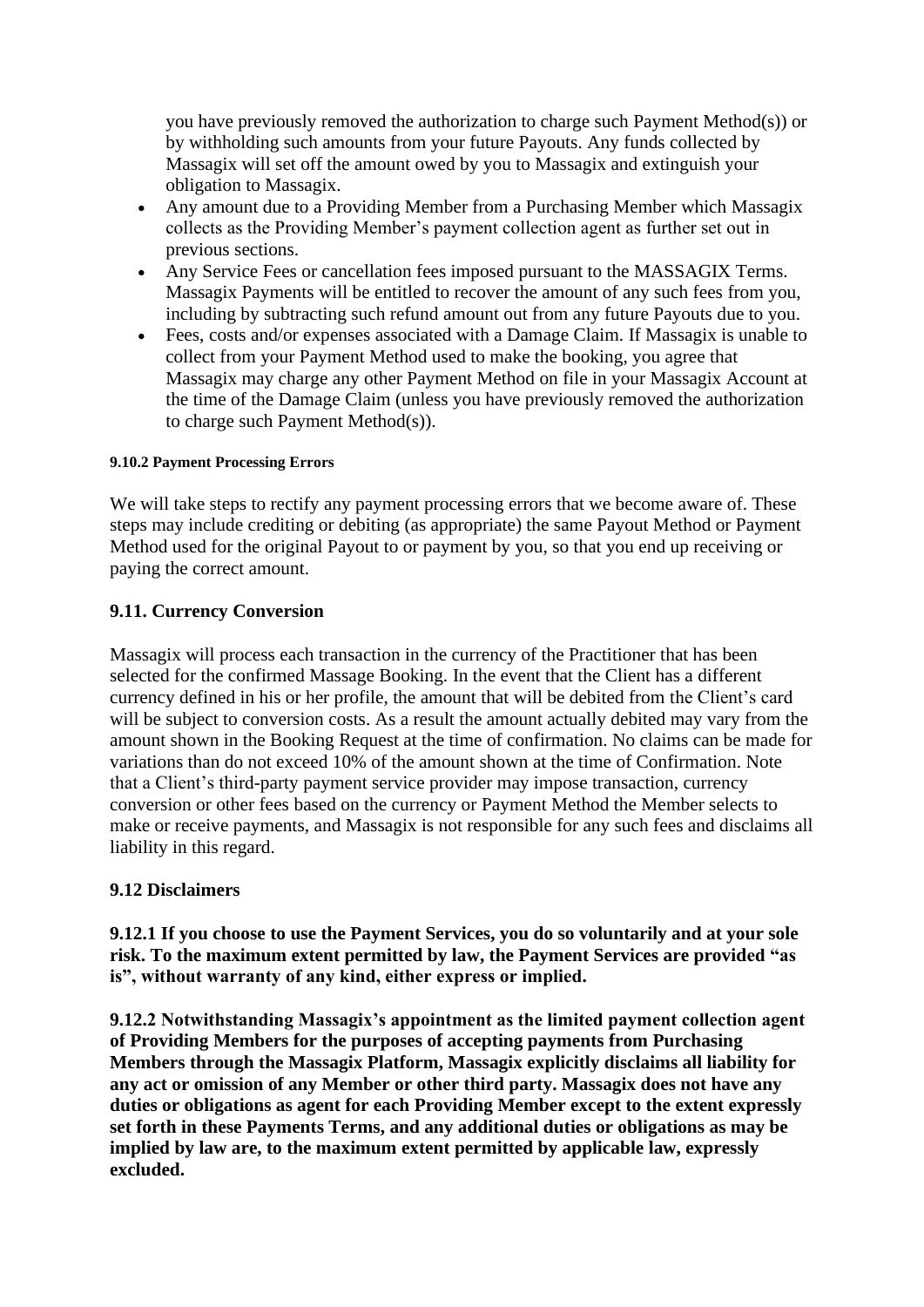**9.12.3 If we choose to conduct identity verification on any Member, to the extent permitted by applicable law, we disclaim warranties of any kind, either express or implied, that such checks will identify prior misconduct by a Member or guarantee that a Member will not engage in misconduct in the future.**

# **9.13. Liability**

**You acknowledge and agree that, to the maximum extent permitted by law, the entire risk arising out of your access to and use of the Payment Services remains with you. If you permit or authorize another person to use your Massagix Account in any way, you are responsible for the actions taken by that person. Neither Massagix nor any other party involved in creating, producing, or delivering the Payment Services will be liable for any incidental, special, exemplary, or consequential damages, including lost profits, loss of data or loss of goodwill, service interruption, computer damage or system failure or the cost of substitute products or services, or for any damages for personal or bodily injury or emotional distress arising out of or in connection with (i) these Payments Terms, (ii) from the use of or inability to use the Payment Services, or (iii) from any communications, interactions, or meetings with other Members or other persons with whom you communicate, interact, transact, or meet with as a result of your use of the Payment Services, whether based on warranty, contract, tort (including negligence), product liability, or any other legal theory, and whether or not Massagix has been informed of the possibility of such damage, even if a limited remedy set forth herein is found to have failed of its essential purpose. In no event will Massagix's aggregate liability arising out of or in connection with these Payments Terms and your use of the Payment Services including, but not limited to, from your use of or inability to use the Payment Services, exceed the amounts you have paid or owe for bookings via the Massagix Platform as a Client in the twelve (12) month period prior to the event giving rise to the liability, or if you are a Practitioner, the amounts paid by Massagix to you in the twelve (12) month period prior to the event giving rise to the liability, or one hundred U.S. dollars (US\$100), if no such payments have been made, as applicable. The limitations of damages set forth above are fundamental elements of the basis of the bargain between Massagix and you.** 

# **9.14 Indemnification**

You agree to release, defend (at Massagix' option), indemnify, and hold Massagix and its affiliates and subsidiaries, and their officers, directors, employees, and agents, harmless from and against any claims, liabilities, damages, losses, and expenses, including, without limitation, reasonable legal and accounting fees, arising out of or in any way connected with (i) your breach of these Payments Terms; (ii) your improper use of the Payment Services; or (iii) your breach of any laws, regulations, or third-party rights.

# **10. Booking Modifications, Cancellations and Refunds, Resolution Center**

10.1 Practitioners and Clients are responsible for any modifications to a booking that they make whether via the Massagix Platform or directly ("**Booking Modifications**"), and agree to pay any additional Listing Fees or Practitioner Fees or Client Fees associated with such Booking Modifications.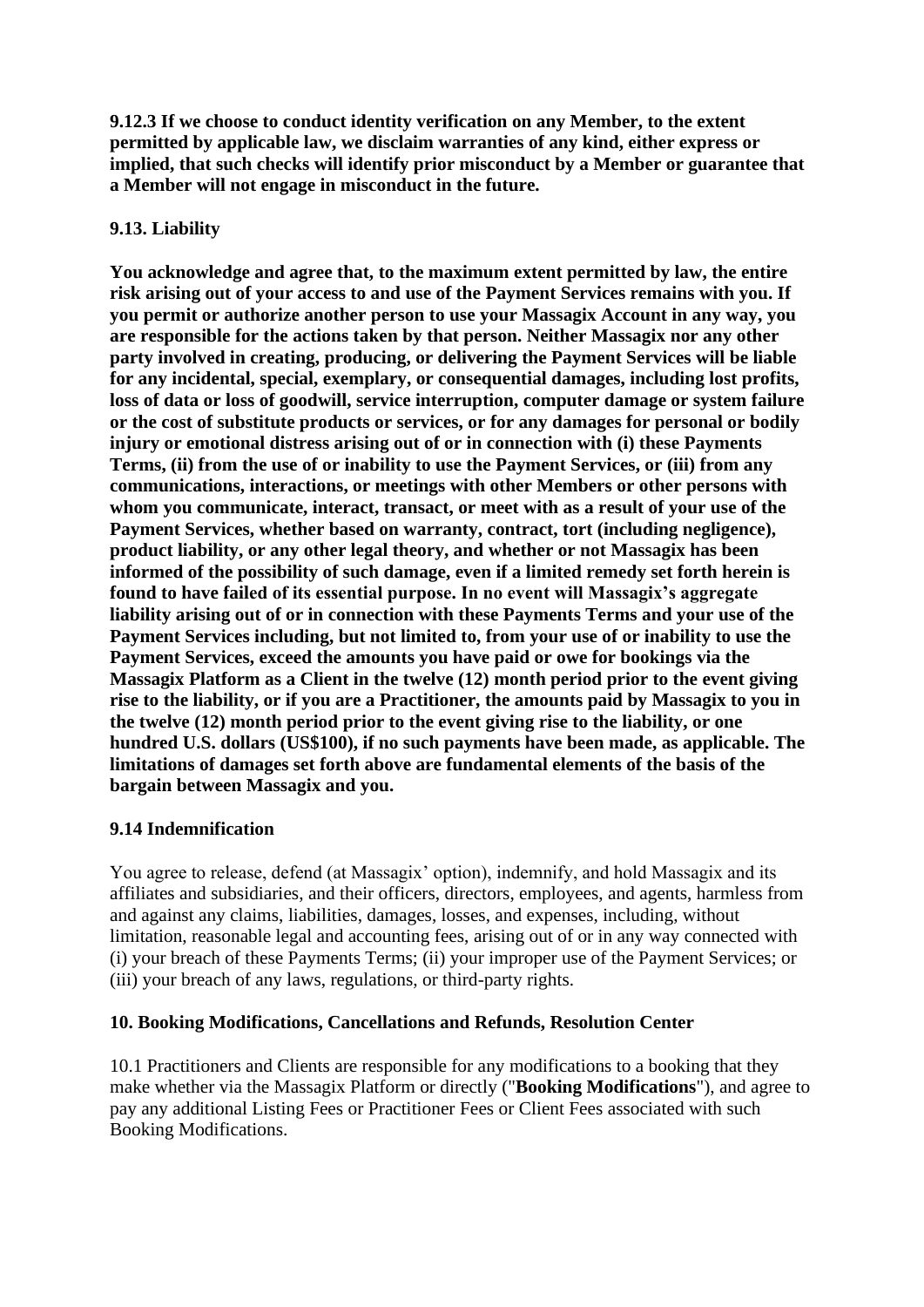10.2 Clients can cancel a confirmed booking 48 hours prior to its scheduled date and time, and Massagix Payments will refund the full amount of Fees that are due back to the Client. If the Client cancels a confirmed booking with less than 48 hours remaining to the scheduled date and time, no refund will be eligible, and the Practitioner will receive 100% of the Total Fees minus the Fees that are due to Massagix. Any portion of the Total Fees due to the Practitioner under the applicable cancellation policy will be remitted to the Practitioner by Massagix Payments pursuant to the Payment terms.

10.3 If a Practitioner cancels a confirmed booking, the Client will receive a full refund of the Total Fees for such booking within a commercially reasonable time of the cancellation. Massagix may publish an automated review on the Listing cancelled by the Practitioner indicating that a booking was cancelled. In addition, Massagix may (i) keep the calendar for the Listing unavailable or blocked for the dates of the cancelled booking, and/or (ii) impose a cancellation fee, unless the Practitioner has a valid reason for cancelling or has legitimate concerns about the Client's behavior.

10.4 In certain circumstances, Massagix may decide, in its sole discretion, that it is necessary to cancel a confirmed booking and make appropriate refund and payout decisions. This may be for reasons (i) where Massagix believes in good faith, while taking the legitimate interests of both parties into account, this is necessary to avoid significant harm to Massagix, other Members, third parties or property, or (ii) for any of the reasons set out in these Terms.

10.5 If, as a Practitioner, your Client cancels a confirmed booking or Massagix decides that it is necessary to cancel a confirmed booking, and Massagix issues a refund to the Client in accordance with the cancellation policy, or other applicable cancellation policy, you agree that in the event you have already been paid, Massagix Payments will be entitled to recover the amount of any such refund from you, including by subtracting such refund amount out from any future Payouts due to you.

# **11. Ratings**

11.1 Within a certain timeframe after completing a booking, Clients and Practitioners can submit a star rating ("**Rating**") about each other. Ratings reflect the opinions of individual Members and do not reflect the opinion of Massagix. Ratings are not verified by Massagix for accuracy and may be incorrect or misleading.

11.2 Ratings by Clients and Practitioners are based on a star system.

11.3 Ratings are part of a Member's public profile and may also be surfaced elsewhere on the Massagix Platform (such as the Listing page) together with other relevant information such as number of bookings, number of cancellations, average response time and other information.

# **12. Disputes between Members**

12.1 As a Client, if the Massage takes place at the Practitioner's Place or at the Spa, you are responsible for leaving the Venue (including any personal or other property located at the Venue) in the condition it was in when you arrived. You are responsible for your own acts and omissions.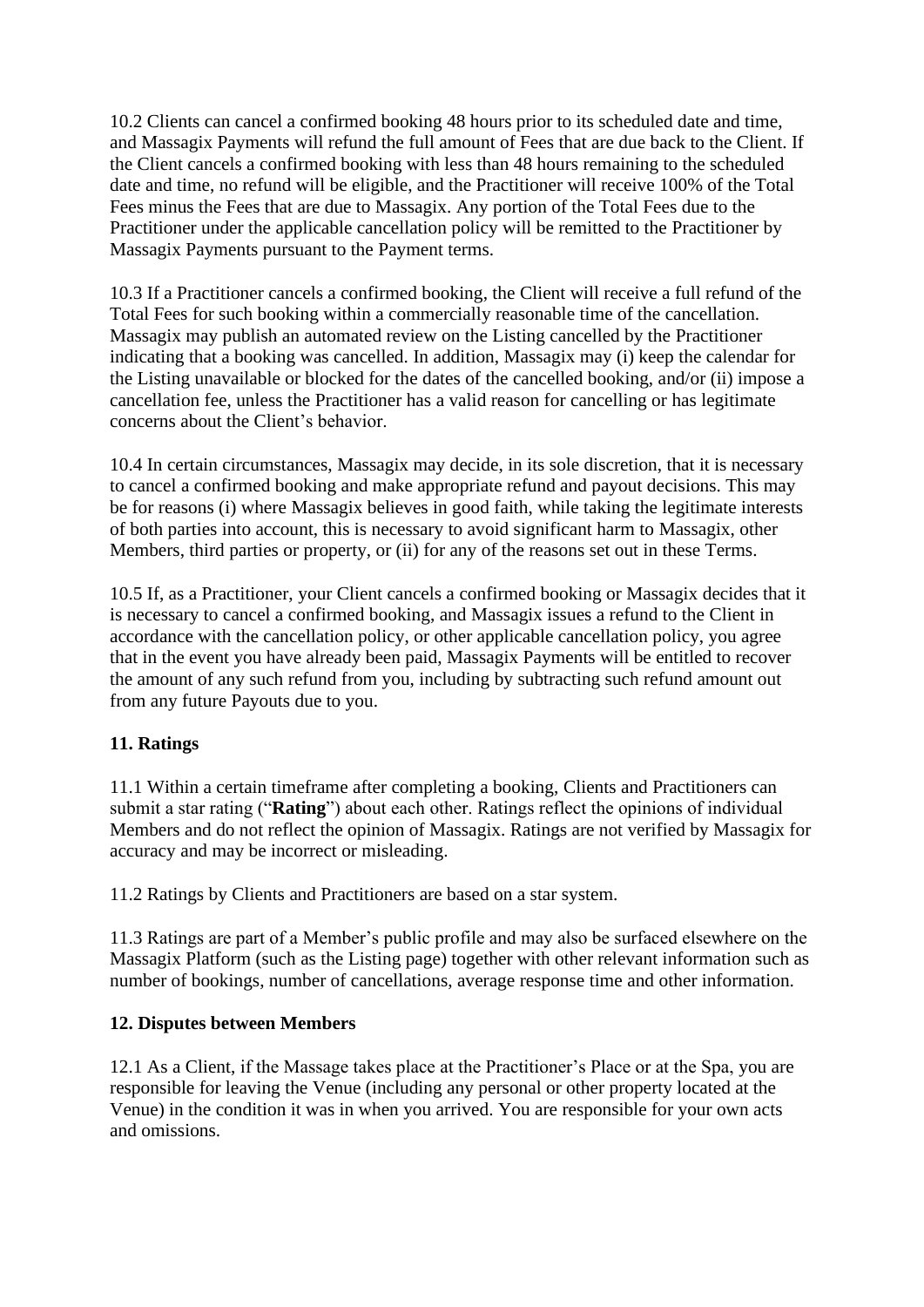12.2 If a Practitioner claims and provides evidence that you as a Client have damaged a Venue or any personal or other property at Venue ("**Damage Claim**"), the Practitioner can seek payment from you. If a Practitioner escalates a Damage Claim through a Litigation Report to Massagix, you will be given an opportunity to respond. If you agree to pay the Practitioner, or Massagix determines in its sole discretion that you are responsible for the Damage Claim, Massagix will seek to collect if it can any such sums from you to cover the Damage Claim. Massagix offers no guarantee nor insurance for such claims and is under no obligation to provide such mediation or assistance.

12.3 As a Practitioner, if the Massage takes place at the Client's Place or at the Spa, you are responsible for leaving the Venue (including any personal or other property located at the Venue) in the condition it was in when you arrived. You are responsible for your own acts and omissions.

12.4 If a Client claims and provides evidence that you as a Practitioner have damaged a Venue or any personal or other property at Venue ("**Damage Claim**"), the Client can seek payment from you. If a Client escalates a Damage Claim through a Litigation Report to Massagix, you will be given an opportunity to respond. If you agree to pay the Client, or Massagix determines in its sole discretion that you are responsible for the Damage Claim, Massagix will seek to collect if it can any such sums from you to cover the Damage Claim. Massagix offers no guarantee nor insurance for such claims and is under no obligation to provide such mediation or assistance.

12.5 Members agree to cooperate with and assist Massagix in good faith, and to provide Massagix with such information and take such actions as may be reasonably requested by Massagix, in connection with any Damage Claims or other complaints or claims made by Members relating to (i) Venue or any personal or other property located at a Venue. Members must note that Massagix offers no guarantee and no insurance for such claims and is under no obligation to provide such mediation or assistance. When it can, Massagix will mediate and a Member shall, upon Massagix's reasonable request and at no cost to the Member, participate in mediation or a similar resolution process with another Member, which process will be conducted by Massagix or a third party selected by Massagix or its insurer, with respect to losses for which a Member is requesting payment.

12.6 As a member you understand and agree that Massagix may make a claim under your homeowner's, renter's or other insurance policy related to any damage or loss that you may have caused, or been responsible for, to any personal or other property (including a Venue). You agree to cooperate with and assist Massagix in good faith, and to provide Massagix with such information as may be reasonably requested by Massagix, to make a claim under your homeowner's, renter's or other insurance policy, including, but not limited to, executing documents and taking such further acts as Massagix may reasonably request to assist Massagix in accomplishing the foregoing.

12.7 If a Client claims and provides evidence that the Practitioner did not show up to provide the Massage Service, the Client can submit a Litigation Report through the Massagix Platform to request a Refund.

12.8 If a Client claims that the Practitioner has not lived up to the obligations and responsibilities inherent to the Massage Service being provided, the Client can submit a Litigation Report through the Massagix Platform to request a Refund. The Practitioner will be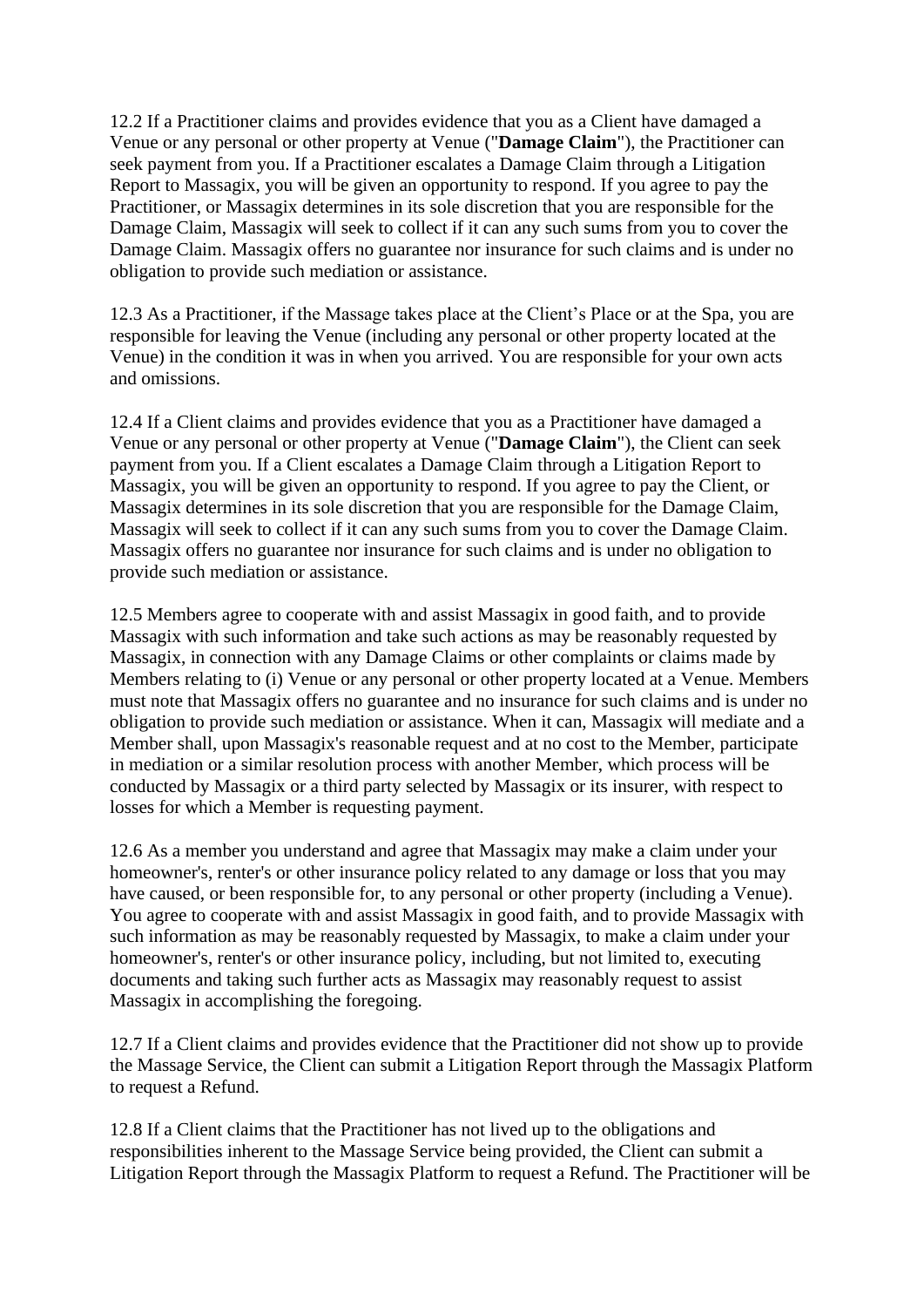contacted and given an opportunity to respond. Massagix will reach a decision and indicate in favor of which member the issue has been litigated.

12.9 If a Practitioner claims that the Client has not lived up to the obligations and responsibilities inherent to the Massage Service being provided, the Practitioner can submit a Litigation Report through the Massagix Platform to notify Massagix. The Client will be contacted and given an opportunity to respond. Massagix will reach a decision and indicate in favor of which member the issue has been litigated.

# **13. Rounding off**

Massagix generally supports payment amounts that are payable from or to Clients or Practitioners to the smallest unit supported by a given currency (i.e., U.S. cents, Euro cents or other supported currencies). Where Massagix's third-party payment services provider does not support payments in the smaller unit supported by a given currency, Massagix may round up amounts that are payable from or to Clients or Practitioners to the nearest upper whole functional base unit in which the currency is denominated (i.e. to the nearest upper dollar, Euro or other supported currency).

# **14. Taxes**

14.1 As a Practitioner you are solely responsible for determining your obligations to report, collect, remit or include in your Listing Fees any applicable VAT or other indirect sales taxes, occupancy tax, tourist or other visitor taxes or income taxes ("**Taxes**"). You are responsible for paying all taxes to you which you are liable in your own jurisdiction. The prices you input in your services are considered inclusive of all your obligations.

14.2 In instances where Massagix is required to collect appropriate Tax information from Practitioners, or to withhold Taxes from payouts to Practitioners, or both, if a Practitioner fails to provide us with documentation that we determine to be sufficient to alleviate our obligation (if any) to withhold Taxes from payouts to you, we reserve the right to freeze all payouts, withhold such amounts as required by law, or to do both, until resolution.

# **15. Prohibited Activities**

15.1 You are solely responsible for compliance with any and all laws, rules, regulations, and Tax obligations that may apply to your use of the Massagix Platform. In connection with your use of the Massagix Platform, you will not and will not assist or enable others to:

- breach or circumvent any applicable laws or regulations, agreements with thirdparties, third-party rights, or our Terms, Policies;
- use the Massagix Platform or Collective Content for any commercial or other purposes that are not expressly permitted by these Terms or in a manner that falsely implies Massagix endorsement, partnership or otherwise misleads others as to your affiliation with Massagix;
- copy, store or otherwise access or use any information, including personally identifiable information about any other Member, contained on the Massagix Platform in any way that is inconsistent with Massagix's Privacy Policy or these Terms or that otherwise violates the privacy rights of Members or third parties;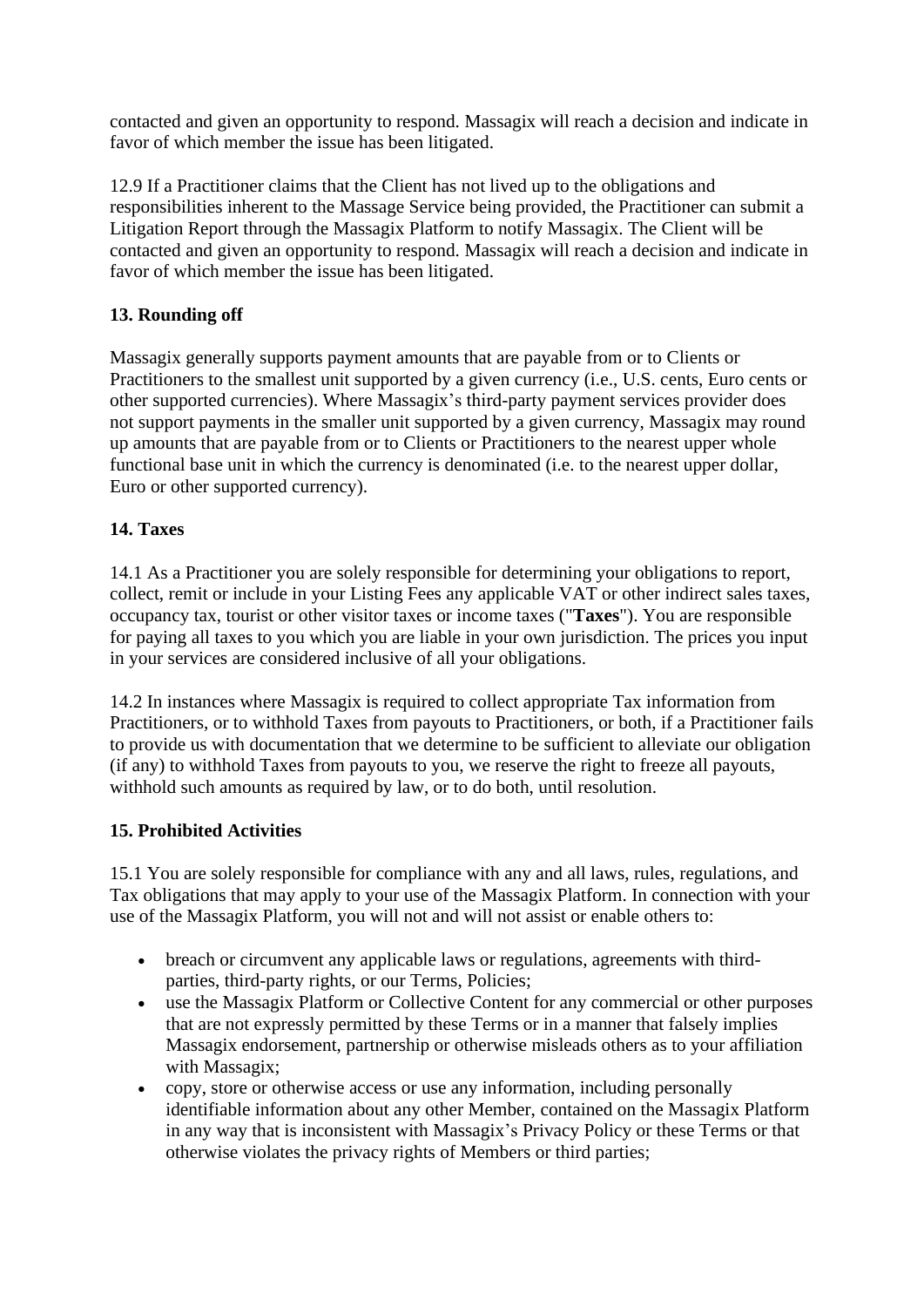- use the Massagix Platform in connection with the distribution of unsolicited commercial messages ("spam");
- offer, as a Practitioner, to provide a Massage Service in a Venue that you claim as your Practitioner's Place or Spa but do not have permission to make available for your Service through the Massagix Platform;
- unless Massagix explicitly permits otherwise, book any Listing if you will not actually be providing the Practitioner Services yourself;
- contact another Member for any purpose other than asking a question related to a your own booking, Listing, or the Member's use of the Massagix Platform, including, but not limited to, recruiting or otherwise soliciting any Member to join third-party services, applications or websites, without our prior written approval;
- use the Massagix Platform to request, make or accept a booking independent of the Massagix Platform, to circumvent any Service Fees or for any other reason;
- request, accept or make any payment for Listing Fees outside of the Massagix Platform. If you do so, you acknowledge and agree that you: (i) would be in breach of these Terms; (ii) accept all risks and responsibility for such payment, and (iii) hold Massagix harmless from any liability for such payment;
- discriminate against or harass anyone on the basis of race, national origin, religion, gender, gender identity, physical or mental disability, medical condition, marital status, age or sexual orientation, or otherwise engage in any violent, harmful, abusive or disruptive behavior;
- misuse or abuse any Listings or services associated with the Massagix as determined by Massagix in its sole discretion.
- use, display, mirror or frame the Massagix Platform or Collective Content, or any individual element within the Massagix Platform, Massagix's name, any Massagix trademark, logo or other proprietary information, or the layout and design of any page or form contained on a page in the Massagix Platform, without Massagix's express written consent;
- dilute, tarnish or otherwise harm the Massagix brand in any way, including through unauthorized use of Collective Content, registering and/or using Massagix or derivative terms in domain names, trade names, trademarks or other source identifiers, or registering and/or using domains names, trade names, trademarks or other source identifiers that closely imitate or are confusingly similar to Massagix domains, trademarks, taglines, promotional campaigns or Collective Content;
- use any robots, spider, crawler, scraper or other automated means or processes to access, collect data or other content from or otherwise interact with the Massagix Platform for any purpose;
- avoid, bypass, remove, deactivate, impair, descramble, or otherwise attempt to circumvent any technological measure implemented by Massagix or any of Massagix's providers or any other third party to protect the Massagix Platform;
- attempt to decipher, decompile, disassemble or reverse engineer any of the software used to provide the Massagix Platform;
- take any action that damages or adversely affects, or could damage or adversely affect the performance or proper functioning of the Massagix Platform;
- violate or infringe anyone else's rights or otherwise cause harm to anyone.

15.2 You acknowledge that Massagix has no obligation to monitor the access to or use of the Massagix Platform by any Member or to review, disable access to, or edit any Member Content, but has the right to do so to (i) operate, secure and improve the Massagix Platform (including without limitation for fraud prevention, risk assessment, investigation and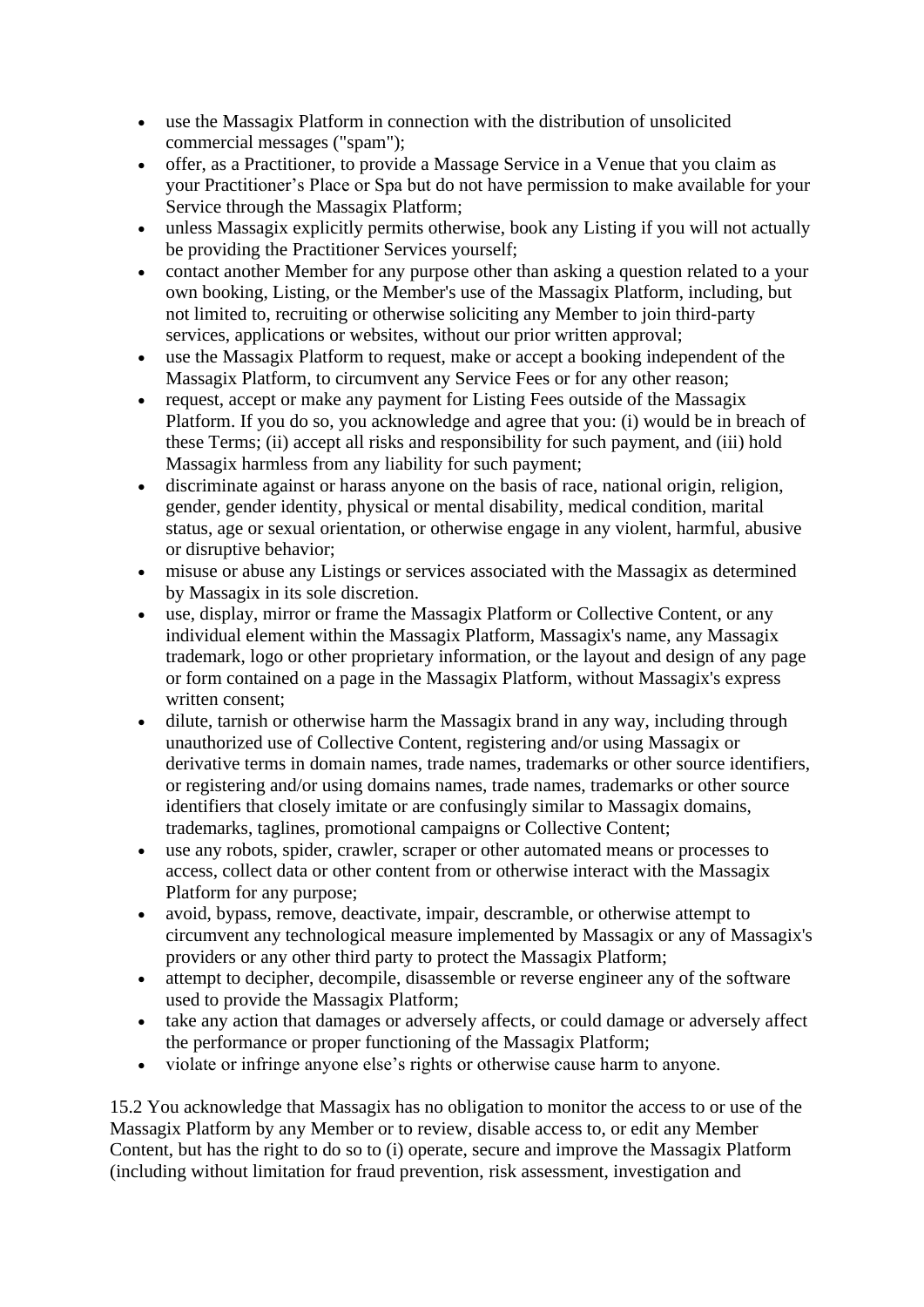customer support purposes); (ii) ensure Members' compliance with these Terms; (iii) comply with applicable law or the order or requirement of a court, law enforcement or other administrative agency or governmental body; (iv) respond to Member Content that it determines is harmful or objectionable; or (v) as otherwise set forth in these Terms. Members agree to cooperate with and assist Massagix in good faith, and to provide Massagix with such information and take such actions as may be reasonably requested by Massagix with respect to any investigation undertaken by Massagix or a representative of Massagix regarding the use or abuse of the Massagix Platform.

15.3 If you feel that any Member you interact with, whether online or in person, is acting or has acted inappropriately, including but not limited to anyone who (i) engages in offensive, violent or sexually inappropriate behavior, (ii) you suspect of stealing from you, or (iii) engages in any other disturbing conduct, you should immediately report such person to the appropriate authorities and then to Massagix by contacting us with your police station and report number (if available). You agree that any report you make will not obligate us to take any action (beyond that required by law, if any).

# **16. Term and Termination, Suspension and other Measures**

16.1 This Agreement shall be effective for a 30-day term, at the end of which it will automatically and continuously renew for subsequent 30-day terms until such time when you or Massagix terminate the Agreement in accordance with this provision.

16.2 You may terminate this Agreement at any time by sending us an email. If you cancel your Massagix Account as a Practitioner, any confirmed booking(s) will be automatically cancelled and your Clients will receive a full refund. If you cancel your Massagix Account as a Client, any confirmed booking(s) will be automatically cancelled but no refund will be eligible.

16.3 Unless your Country of Residence is the United States, without limiting our rights specified below, Massagix may terminate this Agreement for convenience at any time by giving you thirty (30) days' notice via email to your registered email address.

16.4 Massagix may immediately, without notice, terminate this Agreement and/or stop providing access to the Massagix Platform if (i) you have materially breached your obligations under these Terms, our Policies, (ii) you have violated applicable laws, regulations or third party rights, or (iii) Massagix believes in good faith that such action is reasonably necessary to protect the personal safety or property of Massagix, its Members, or third parties (for example in the case of fraudulent behavior of a Member).

16.5 In addition, Massagix may take any of the following measures (i) to comply with applicable law, or the order or request of a court, law enforcement or other administrative agency or governmental body, or if (ii) you have breached these Terms, our Policies, applicable laws, regulations, or third party rights, (iii) you have provided inaccurate, fraudulent, outdated or incomplete information during the Massagix Account registration, Listing process or thereafter, (iv) you and/or your Listings or Practitioner Services at any time fail to meet any applicable quality or eligibility criteria, (v) you have repeatedly received poor Ratings or Reviews or Massagix otherwise becomes aware of or has received complaints about your performance or conduct, (vi) you have repeatedly cancelled confirmed bookings or failed to respond to booking requests without a valid reason, or (vii) Massagix believes in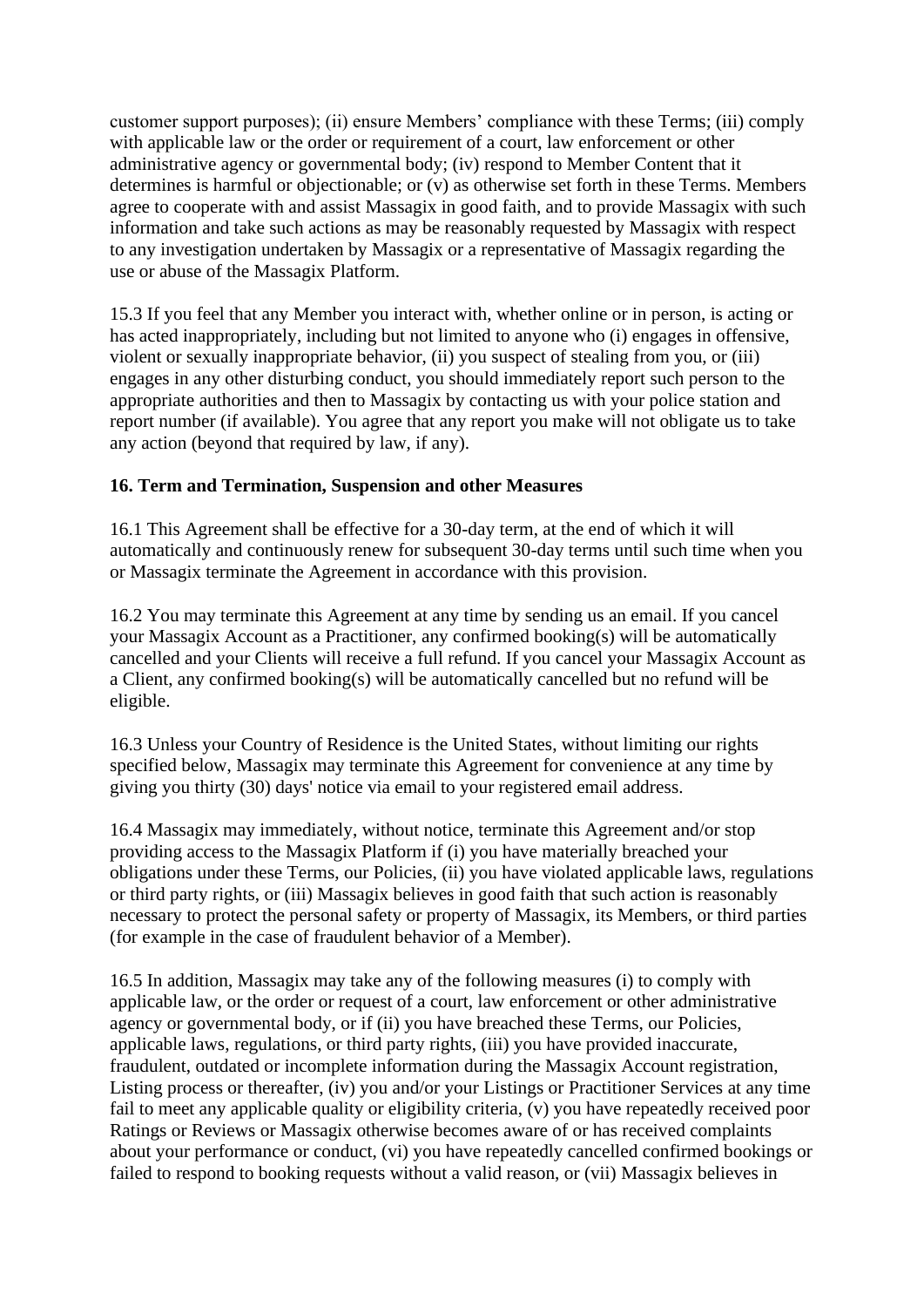good faith that such action is reasonably necessary to protect the personal safety or property of Massagix, its Members, or third parties, or to prevent fraud or other illegal activity:

- refuse to surface, delete or delay any Listings, Ratings, Reviews, or other Member Content;
- cancel any pending or confirmed bookings;
- limit your access to or use of the Massagix Platform;
- temporarily or permanently revoke any special status associated with your Massagix Account;
- temporarily or in case of severe or repeated offenses permanently suspend your Massagix Account and stop providing access to the Massagix Platform.

In case of non-material breaches and where appropriate, you will be given notice of any intended measure by Massagix and an opportunity to resolve the issue to Massagix's reasonable satisfaction.

16.6 If we take any of the measures described above (i) we may refund your Clients in full for any and all confirmed bookings that have been cancelled, irrespective of preexisting cancellation policies, and (ii) you will not be entitled to any compensation for pending or confirmed bookings that were cancelled.

16.7 When this Agreement has been terminated, you are not entitled to a restoration of your Massagix Account or any of your Member Content. If your access to or use of the Massagix Platform has been limited or your Massagix Account has been suspended or this Agreement has been terminated by us, you may not register a new Massagix Account or access and use the Massagix Platform through an Massagix Account of another Member.

16.8 If you or we terminate this Agreement, the clauses of these Terms that reasonably should survive termination of the Agreement will remain in effect.

# **17. Disclaimers**

**If you choose to use the Massagix Platform or Collective Content, you do so voluntarily and at your sole risk. The Massagix Platform and Collective Content is provided "as is", without warranty of any kind, either express or implied.**

**You agree that you have had whatever opportunity you deem necessary to investigate the Massagix Services, laws, rules, or regulations that may be applicable to your Listings and/or Practitioner Services you are receiving and that you are not relying upon any statement of law or fact made by Massagix relating to a Listing.**

**If we choose to conduct identity verification or background checks on any Member, to the extent permitted by applicable law, we disclaim warranties of any kind, either express or implied, that such checks will identify prior misconduct by a Member or guarantee that a Member will not engage in misconduct in the future.**

**You agree that participating to Practitioner Services may carry inherent risk, and by participating in such services, you choose to assume those risks voluntarily. For example, some Practitioner Services may carry risk of illness, bodily injury, disability, or death, and you freely and willfully assume those risks by choosing to participate in**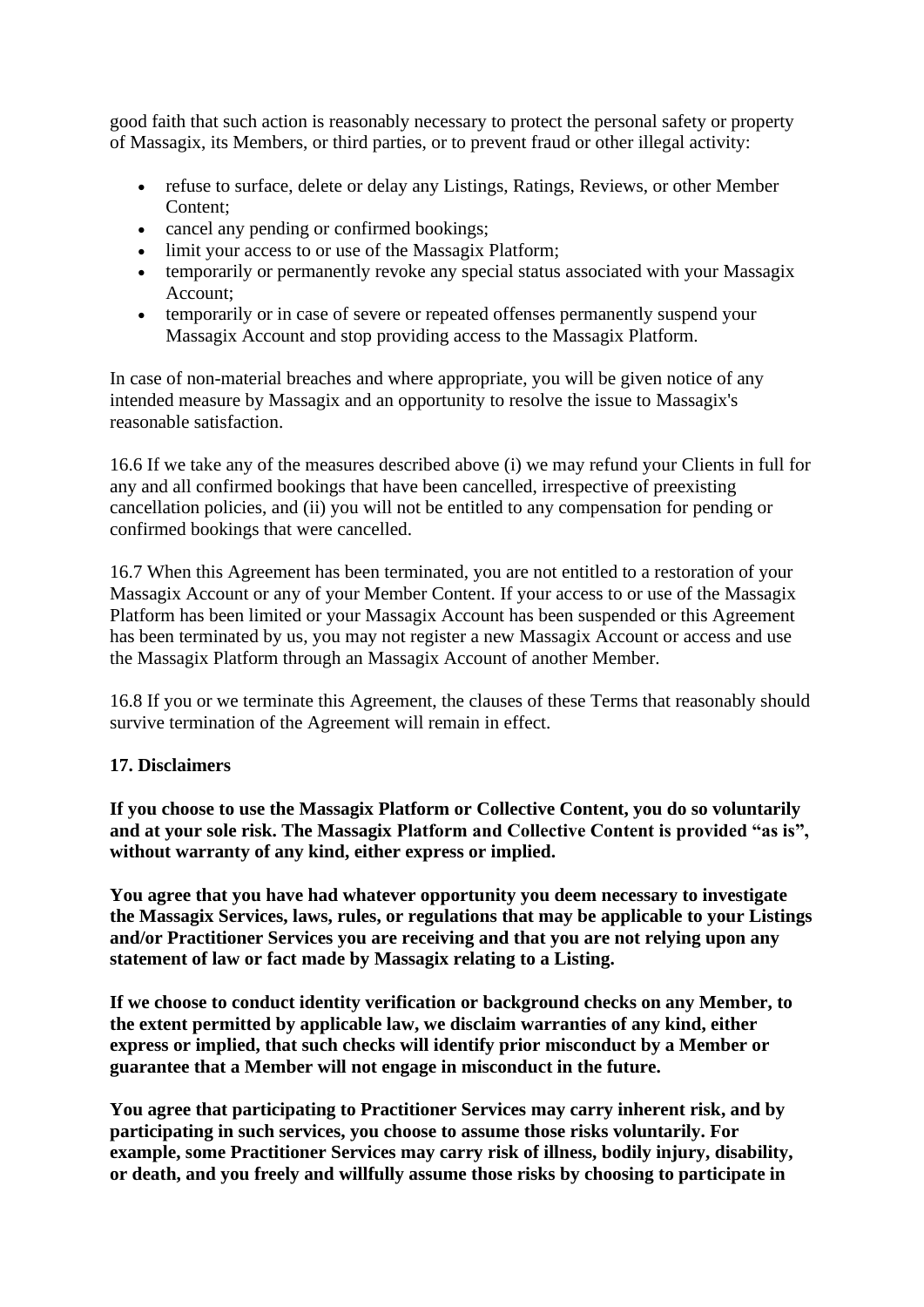**those Practitioner Services. You assume full responsibility for the choices you make before, during and after your participation in a Practitioner Service. The foregoing disclaimers apply to the maximum extent permitted by law. You may have other statutory rights. However, the duration of statutorily required warranties, if any, shall be limited to the maximum extent permitted by law.**

#### **18. Liability**

**You acknowledge and agree that, to the maximum extent permitted by law, the entire risk arising out of your access to and use of the Massagix Platform and Collective Content, your publishing or booking of any Listing via the Massagix Platform, your use of any other Practitioner Service, or any other interaction you have with other Members whether in person or online remains with you. Neither Massagix nor any other party involved in creating, producing, or delivering the Massagix Platform or Collective Content will be liable for any incidental, special, exemplary or consequential damages, including lost profits, loss of data or loss of goodwill, service interruption, computer damage or system failure or the cost of substitute products or services, or for any damages for personal or bodily injury or emotional distress arising out of or in connection with (i) these Terms, (ii) from the use of or inability to use the Massagix Platform or Collective Content, (iii) from any communications, interactions or meetings with other Members or other persons with whom you communicate, interact or meet with as a result of your use of the Massagix Platform, or (iv) from your publishing or booking of a Listing, including the provision or use of a Listing's Practitioner Services, whether based on warranty, contract, tort (including negligence), product liability or any other legal theory, and whether or not Massagix has been informed of the possibility of such damage, even if a limited remedy set forth herein is found to have failed of its essential purpose. In no event will Massagix's aggregate liability arising out of or in connection with these Terms and your use of the Massagix Platform including, but not limited to, from your publishing or booking of any Listings via the Massagix Platform, or from the use of or inability to use the Massagix Platform or Collective Content and in connection with any Practitioner Service, or interactions with any other Members, exceed the amounts you have paid or owe for bookings via the Massagix Platform as a Client in the twelve (12) month period prior to the event giving rise to the liability, or if you are a Practitioner, the amounts paid by Massagix to you in the twelve (12) month period prior to the event giving rise to the liability, or one hundred U.S. dollars (US\$100), if no such payments have been made, as applicable. The limitations of damages set forth above are fundamental elements of the basis of the bargain between Massagix and you.** 

#### **19. Indemnification**

You agree to release, defend (at Massagix's option), indemnify, and hold Massagix and its affiliates and subsidiaries, including but not limited to, Massagix Payments, and their officers, directors, employees and agents, harmless from and against any claims, liabilities, damages, losses, and expenses, including, without limitation, reasonable legal and accounting fees, arising out of or in any way connected with (i) your breach of these Terms or our Policies or Standards, (ii) your improper use of the Massagix Platform or any Massagix Services, (iii) your interaction with any Member, participation in an Experience, including without limitation any injuries, losses or damages (whether compensatory, direct, incidental, consequential or otherwise) of any kind arising in connection with or as a result of such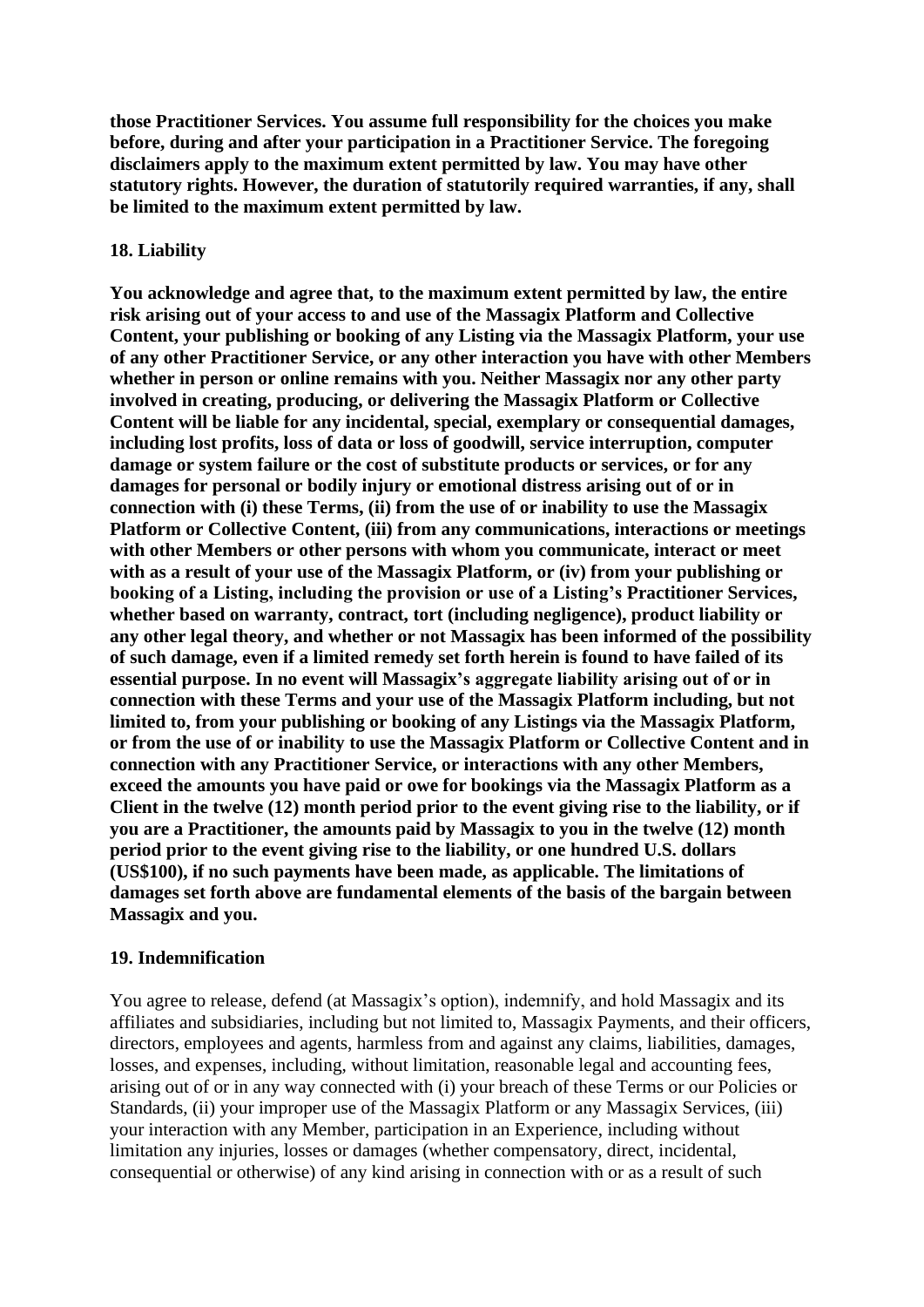interaction, stay, participation or use, (iv) your breach of any laws, regulations or third party rights.

# **20. Feedback**

We welcome and encourage you to provide feedback, comments and suggestions for improvements to the Massagix Platform ("**Feedback**"). You may submit Feedback by emailing us, through the "Contact" section of the Massagix Platform, or by other means of communication. Any Feedback you submit to us will be considered non-confidential and nonproprietary to you. By submitting Feedback to us, you grant us a non-exclusive, worldwide, royalty-free, irrevocable, sub-licensable, perpetual license to use and publish those ideas and materials for any purpose, without compensation to you.

# **21. Applicable Law and Jurisdiction**

These Terms will be interpreted in accordance with English law. The application of the United Nations Convention on Contracts for the International Sale of Goods (CISG) is excluded. The choice of law does not impact your rights as a consumer according to the consumer protection regulations of your Country of Residence. If you are acting as a consumer, you agree to submit to the non-exclusive jurisdiction of English courts. Judicial proceedings that you are able to bring against us arising from or in connection with these Terms may only be brought in a court located in England or a court with jurisdiction in your place of residence. If Massagix wishes to enforce any of its rights against you as a consumer, we may do so only in the courts of the jurisdiction in which you are a resident. If you are acting as a business, you agree to submit to the exclusive jurisdiction of the English courts.

# **22. General Provisions**

22.1 Except as they may be supplemented by additional terms and conditions, policies, guidelines or standards, these Terms constitute the entire Agreement between Massagix and you pertaining to the subject matter hereof, and supersede any and all prior oral or written understandings or agreements between Massagix and you in relation to the access to and use of the Massagix Platform.

22.2 No joint venture, partnership, employment, or agency relationship exists between you and Massagix as a result of this Agreement or your use of the Massagix Platform.

22.3 These Terms do not and are not intended to confer any rights or remedies upon any person other than the parties.

22.4 If any provision of these Terms is held to be invalid or unenforceable, such provision will be struck and will not affect the validity and enforceability of the remaining provisions.

22.5 Massagix's failure to enforce any right or provision in these Terms will not constitute a waiver of such right or provision unless acknowledged and agreed to by us in writing. Except as expressly set forth in these Terms, the exercise by either party of any of its remedies under these Terms will be without prejudice to its other remedies under these Terms or otherwise permitted under law.